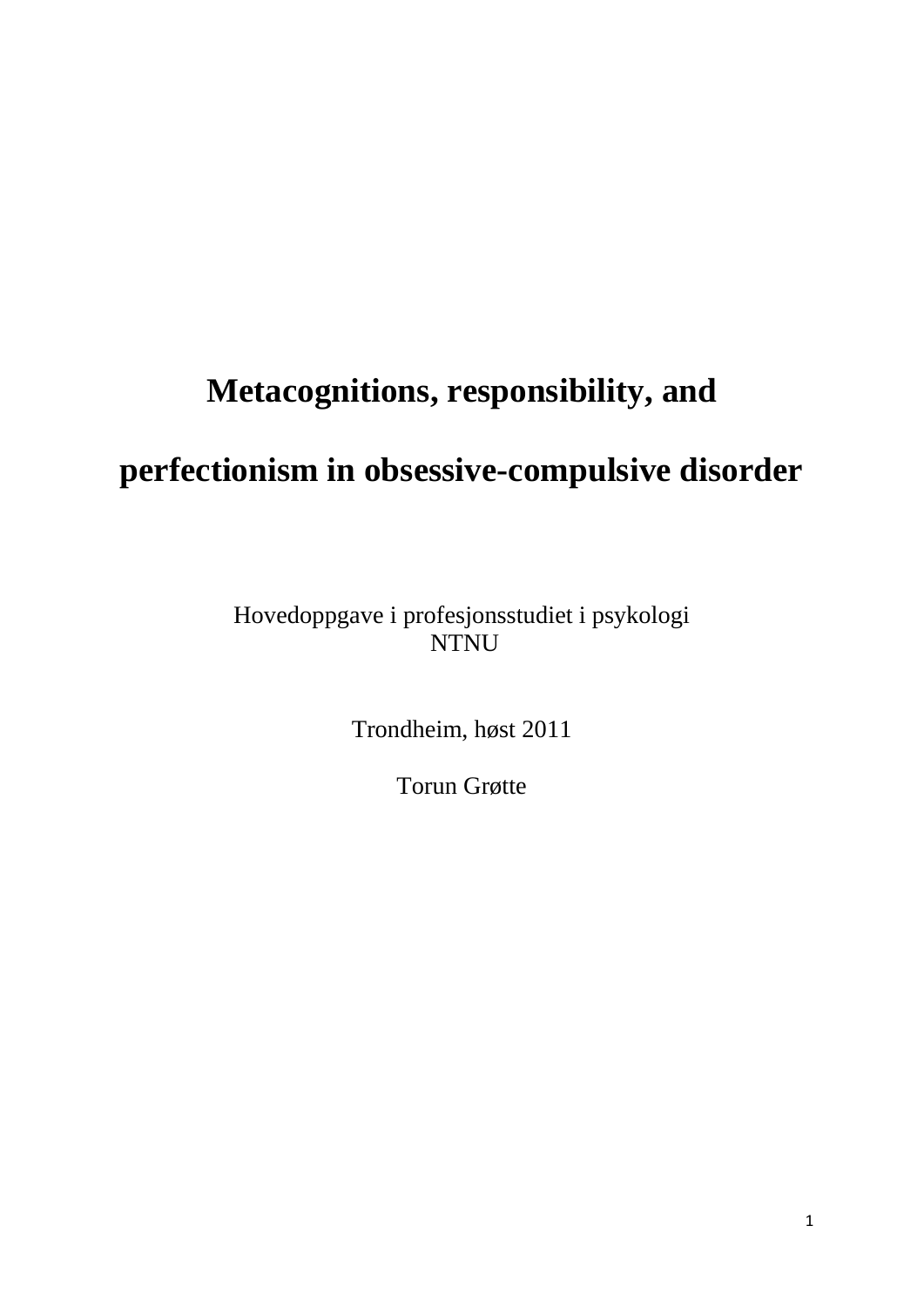#### **Abstract**

The aim of this paper was to further test Wells` (1997) metacognitive model of obsessivecompulsive disorder (OCD). Metacognitions` (thought-fusion beliefs and beliefs about rituals) influence on obsessive-compulsive symptoms was evaluated and compared to the role of two central cognitive beliefs; inflated responsibility (Salkovskis, 1985, 1999), and perfectionism (e.g. Frost & Steketee, 1997). The following hypotheses were tested: (1) Metacognitions, inflated responsibility, and perfectionism will be positively and significantly correlated with obsessive-compulsive symptoms, (2) Metacognitions will be an independent predictor of obsessive-compulsive symptoms, even when depression and the cognitive beliefs are controlled, (3) The relationship between the cognitive beliefs and obsessive-compulsive symptoms will be dependent on metacognitions. The sample consisted of 62 OCD-patients, who completed an in-patient cognitive-behavioral treatment (CBT) with duration of three weeks. A series of correlational and multiple regression analyses were performed, and all three hypotheses were confirmed. The results provide further support for the metacognitive model of OCD (Wells, 1997).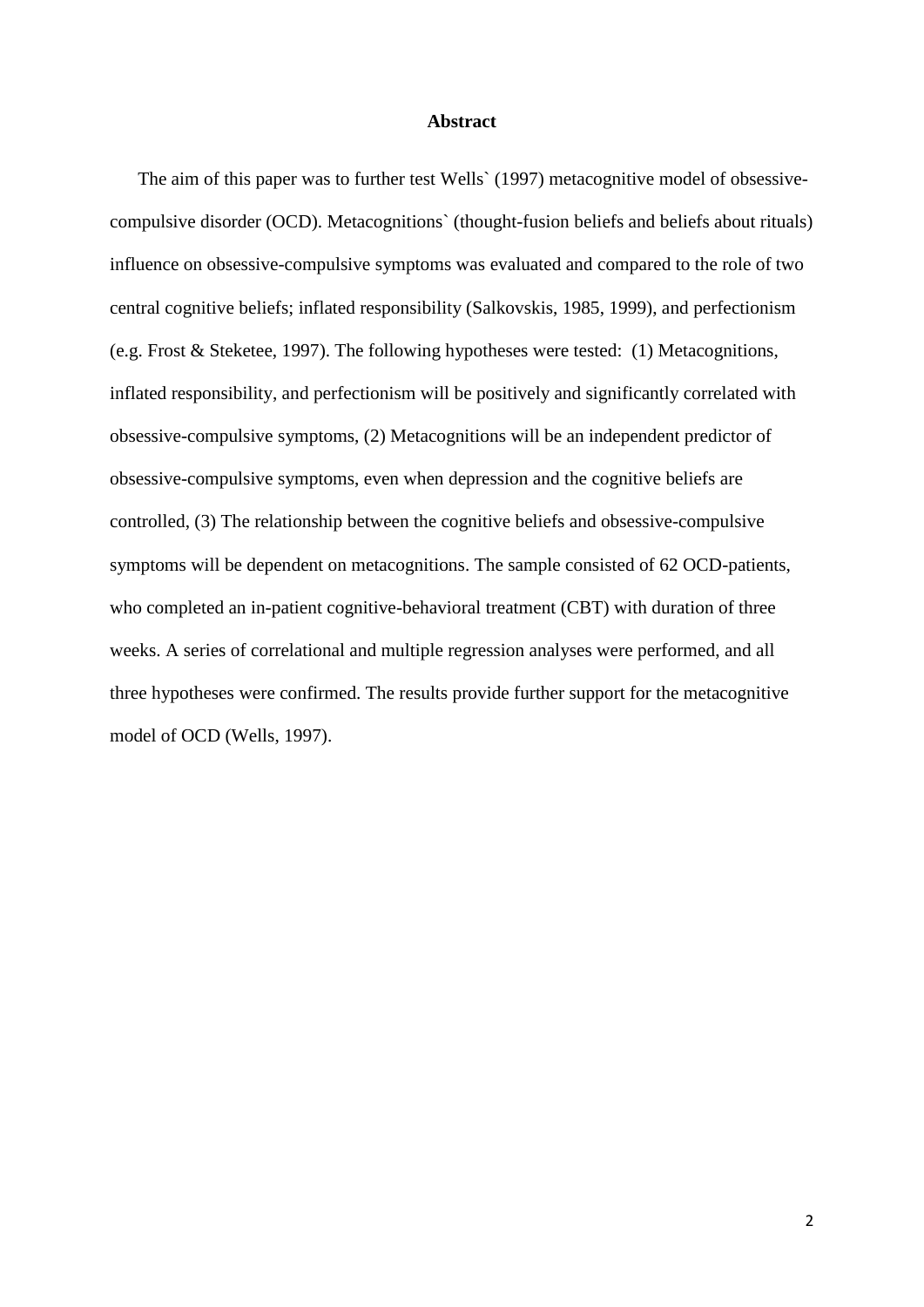#### **1. Introduction**

According to the Diagnostic and Statistical Manual of Mental Disorders 4<sup>th</sup> edition (DSM-IV: American Psychiatric Association [APA], 1994), obsessive-compulsive disorder (OCD) is characterized by unwanted recurrent and persistent obsessions and/or compulsions. Obsessions can be defined as ideas, thoughts, impulses, or images that cause marked anxiety and distress, where contamination and doubt are among the most common themes (Wells, 1997). Compulsions are repetitive behaviors or mental acts, often deliberately performed to reduce discomfort/anxiety or neutralize or prevent feared events (APA, 1994). The most common overt behaviors are washing and checking, while counting, prayers and silent word repetition are the most common covert acts (Wells, 1997). The obsessions and/or compulsions must cause marked distress, be time consuming, or seriously interfere with daily functioning (APA, 1994).

The Norwegian Institute of Public Health (2009) wrote a report about psychiatric disorders in Norway. They summarized results from both Norwegian and international prevalence studies of OCD, where the lifetime prevalence varied between 0.6 and 1.6 %. There does not seem to be any gender differences in prevalence (ICD-10, World Health Organization, 2008). Onset is usually in childhood or as young adult, with a medium age at onset of 19 years (De Luca, Gershenzon, Burroughs, Javaid, & Richter, 2011). However, differences between childhood onset and adult onset have become increasingly in focus in research, and some argue that they represent phenomenologically and etiologically distinct subtypes of OCD (e.g. Eichstedt & Arnold, 2001), with a stronger genetic and/or biological component in early-onset cases (e.g. Bolton, 1996). If left untreated, the majority of OCDcases seem to have a chronic history with a stable or fluctuating course (Ravizza, Barzega, Bellino, Bogetto, & Maina, 1996).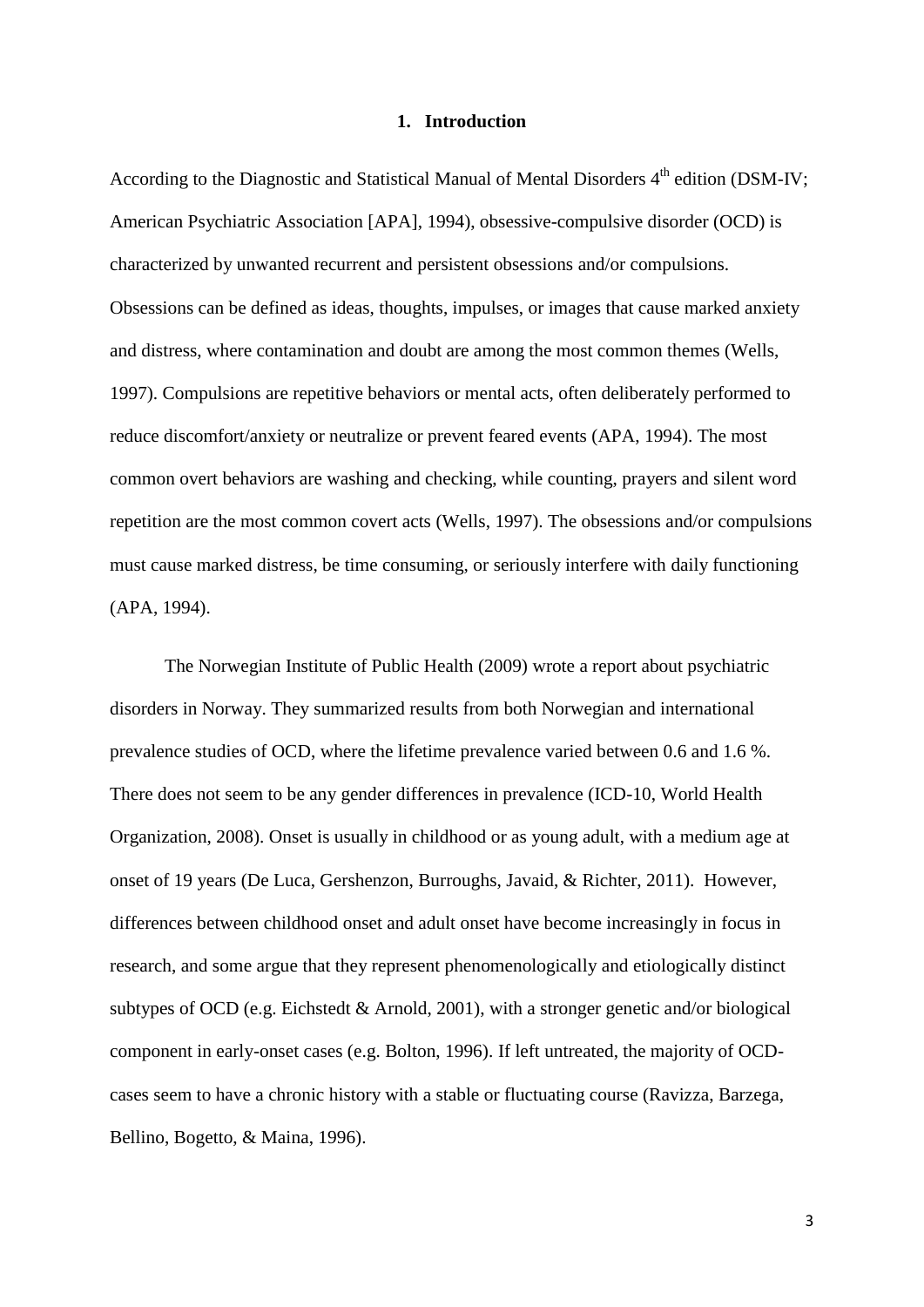Many different factors have been proposed regarding the etiology of the disorder; e.g. genetic, neurophysiological, and psychological factors. OCD is believed to have a genetic component, but Norrholm and Ressler (2009) pointed out that the identification of allelic variants and the development of gene×environment models have been slow to develop. Van Grootheest, Cath, Beekman, and Boomsma`s (2005) review of twin studies of anxiety disorders revealed "genetic liabilities" in OCD of 45–65% in children and 27–47% in adults. At a neurochemical level, serotonin and dopamine are the primary neurotransmitters thought to be involved, while the corticostriatal-thalamocortical neural circuit is considered important at a neurophysiological level (Bartz & Hollander, 2006). Functional imaging studies have demonstrated that the orbitofrontal cortex, caudate nucleus, thalamus, and anterior cingulate gyrus are involved (Saxena, Bota, & Brody, 2001). At a psychological level, behavioral, cognitive, and metacognitive theories have been the dominating theoretical perspectives.

Several different cognitive and metacognitive perspectives on the development and maintenance of OCD have been proposed. All of them agree that it is the appraisal, and not the content, of the intrusions that matter. However, the theories differ in which types of dysfunctional beliefs that are considered important. Inflated responsibility (Rachman, 1993; Salkovskis, 1985), perfectionism (Frost & Steketee, 1997; Rhéaume, Freeston, Dugas, Letarte, & Ladouceur, 1995), intolerance of insecurity (Tolin, Abramowitz, Brigidi, & Foa, 2003a), "not just right experiences" (NRJE, Coles, Frost, Heimberg, & Rhéaume, 2003), overestimation of threat (Foa & Kozak, 1986), and metacognitions (Purdon & Clark, 1999; Wells, 1997; Wells & Matthews, 1994) are some of the beliefs that are proposed. The aim of this paper is to test the metacognitive model of OCD (Wells, 1997). Metacognitions` influence on obsessive-compulsive symptoms will be evaluated and compared to the role of two central cognitive beliefs; inflated responsibility and perfectionism.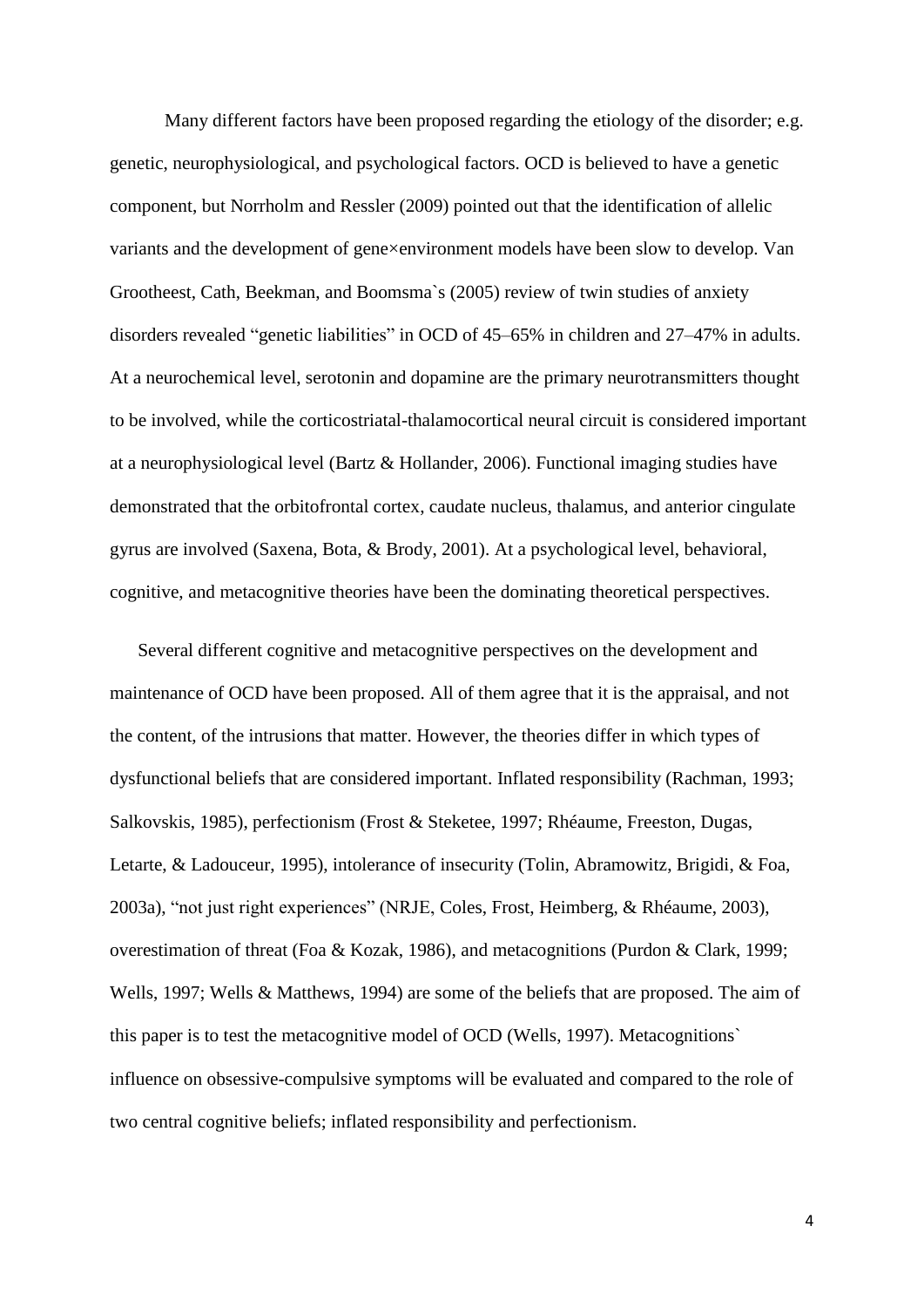#### 1.1 Metacognitive theory

The first metacognitive model of OCD was developed by Wells in 1997, and later refined in 2000 and 2009. Metacognition can be defined as "internal cognitive factors that control, monitor and appraise thinking. It can be subdivided into metacognitive knowledge (e.g., "I must worry in order to cope"), experiences (e.g., "a feeling of knowing") and strategies (e.g., ways of controlling thoughts and protecting beliefs") (Wells, 2009, p. viii).

Three domains of metacognitive knowledge are considered important in OCD; thoughtfusion beliefs, beliefs about the need to perform rituals, and stop signals. The term thoughtfusion belief was originally used by Rachman (1993), who named incidents where OCDpatients equated thoughts with actions as thought-action fusion. In the metacognitive model (Wells, 1997), three types of fusion were proposed; thought-event fusion (TEF), thoughtaction fusion (TAF) and thought-object fusion (TOF). TEF is the belief that a thought can cause an event to occur, or means that an event already has happened. Accordingly, the intrusive thought "Have I hit someone with my car?" will be appraised as meaning you actually have hit someone. TAF is the belief that intrusions have the power to cause you to carry out actions, or that a thought equates an action. For example, the intrusive image of oneself swearing in a church will be interpreted as if the thought will lead to that. TOF is the belief that thoughts and feelings can be transferred to objects.

Beliefs about rituals deal with the need to conduct rituals and neutralizing behavior (Wells, 2009). They contain plans for guiding coping responses, and can be described as personal rules for self-regulation. Beliefs like "I have to wash my hands; otherwise this feeling of disgust will never disappear" and "If I always check for needles on the ground, I won`t be infected with HIV" are examples. Part of this plan for coping is a goal, and the goal attainment is indicated by a stop criterion/stop signal (Wells, 1997). Here, OCD-patients often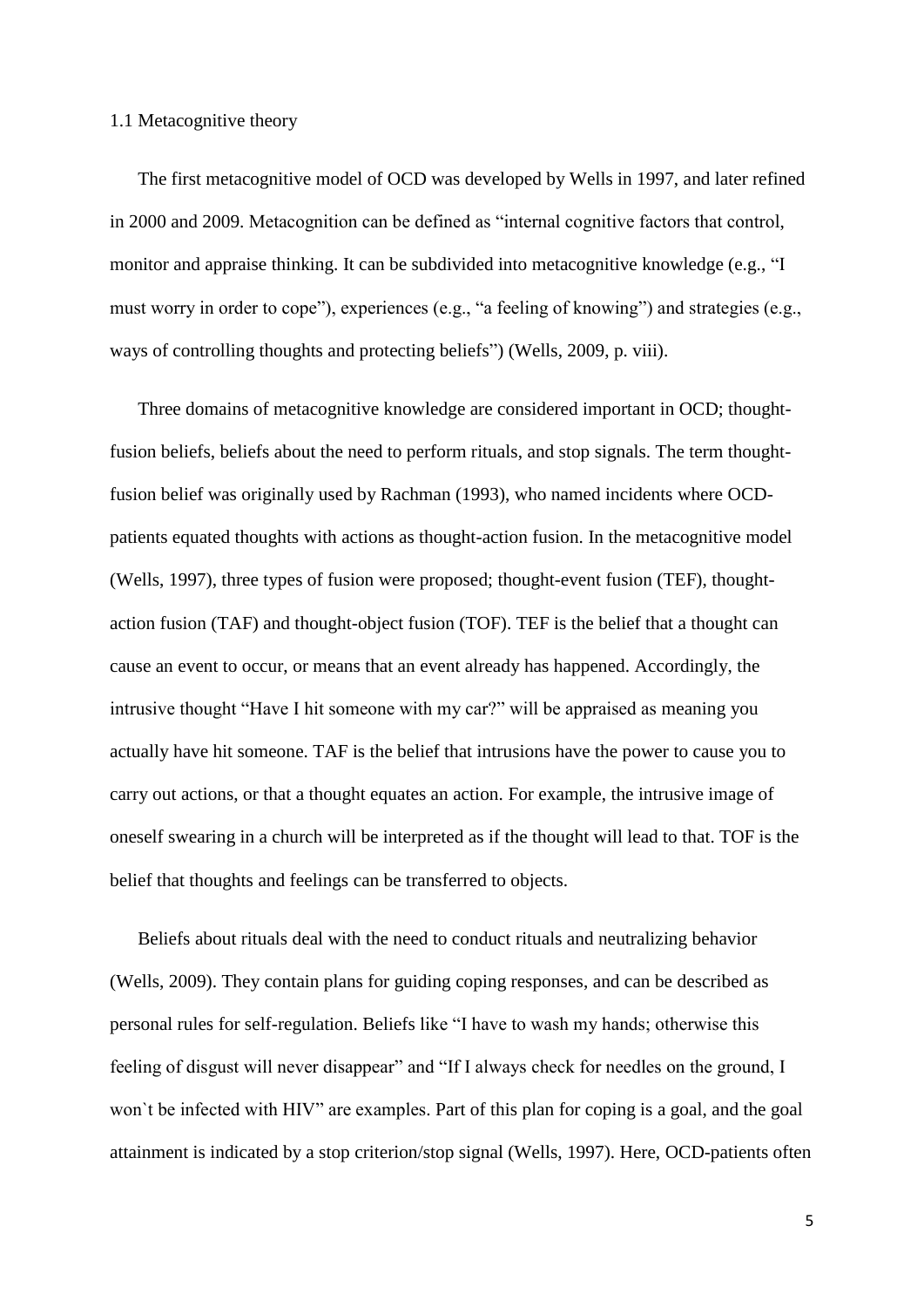rely too much on internal and inappropriate signs, e.g. can stop washing hands when the feeling of disgust is gone, or when you can wash your hands without having a disgusting thought.

In the metacognitive model (Wells, 1997, 2000, 2009), intrusions trigger metacognitive beliefs about the intrusions` meaning and importance, especially TEF, TAF and TOF. The intrusions will then be appraised according to these metacognitive beliefs, and lead to a negative appraisal and a feeling of threat. This triggers negative feelings (primary anxiety, but also guilt, anger, depression etc.) and a need for neutralization (covert or overt action). Excessive avoidance of potential triggers is also common. Different types of neutralization exist, e.g. overt checking, washing, ordering, repeating, rumination, counting, controlling one's mind (Wells, 1997). A number of problems are associated with avoidance behavior and neutralization, and contribute to problem maintenance; they lead to increased awareness of intrusions (e.g. suppression effects), prevent the individual from disconfirming fusion beliefs and beliefs about rituals, and make people act as if the thought is important and therefore reinforce the dysfunctional beliefs (Wells, 2009).

Several studies have supported the relationship between metacognitions and obsessivecompulsive symptoms. A significant positive correlation has been found in both non-clinical (e.g. Sica, Steketee, Ghisi, Chiri, & Franceschini, 2007; Wells & Papageorgiou, 1998) and clinical samples (Solem, Myers, Fisher, Vogel, & Wells, 2010b). This relationship remained significant, even when controlling for worry (e.g. Myers, Fisher, & Wells, 2009a), responsibility (e.g. Gwilliam, Wells, & Cartwright-Hatton, 2004), and perfectionism (e.g. Solem, Håland, Vogel, Hansen, & Wells, 2009a). Further support for the metacognitive model has come from a case series study (Fisher & Wells, 2008) and experimental studies (Fisher & Wells, 2005a; Myers, Fisher, & Wells, 2009b; Rassin, Merckelbach, Muris, & Spaan, 1999).

6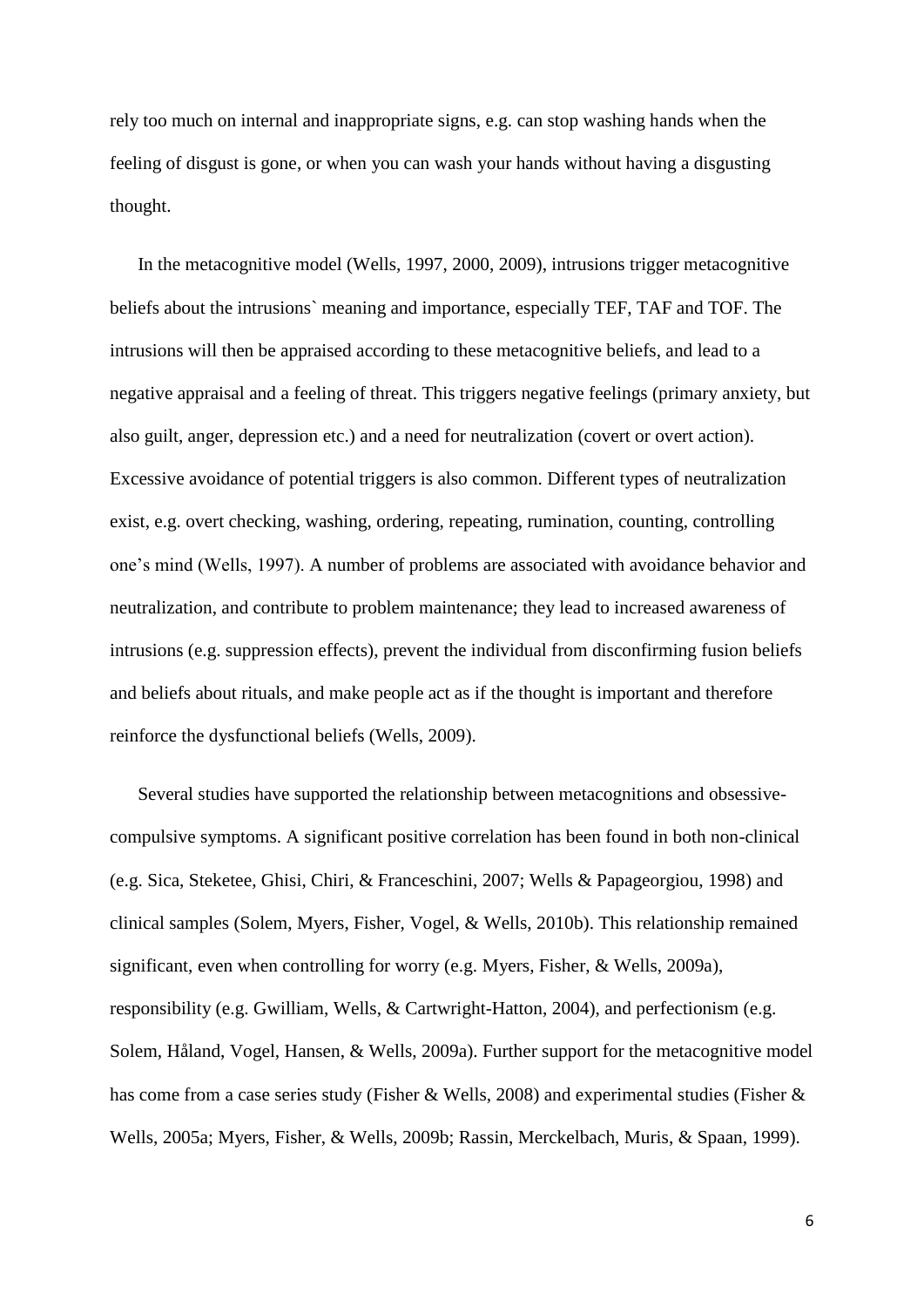Cognitive beliefs have also been linked to obsessive-compulsive symptoms. Proponents of cognitive perspectives see them as central parts of development and maintenance of OCD, while in the metacognitive theory of OCD (Wells, 1997) these are seen as more peripheral by-products of metacognitions. Two of the most central cognitive beliefs, inflated responsibility and perfectionism, will be introduced and later evaluated against metacognitive beliefs` influence on obsessive-compulsive symptoms.

#### 1.2 Responsibility

Salkovskis (1985, 1999) has formulated a model of OCD, in which inflated responsibility is given a prominent role. He proposed that the key to development and understanding of OCD lies not in the nature of the intrusive thoughts, images, impulses and doubts, but in the interpretation of these. Obsessional thoughts are viewed as stimuli which may provoke automatic thoughts, and these automatic thoughts will *only* provoke anxiety and distress when they have some meaning to the individual experiencing those (Salkovskis, 1985). One of the most central parts in Salkovskis (1985, 1999) model of OCD is that the content of the automatic thoughts is mainly centered on responsibility. The intrusions are being appraised as indicating that the person may be responsible for harm, to self or others, unless they take action to prevent it. Salkovskis (1999, p. S33) defined responsibility as:

"The belief that one has power which is pivotal to bring about or prevent subjectively crucial negative outcomes. These outcomes are perceived as essential to prevent. They may be actual, that is, having consequences in the real world, and/or at a moral level."

Salkovskis and Forrester (2002) point to Thought-action fusion (TAF, Rachman, 1993) as a particularly powerful type of responsibility belief. According to Rachman (1993), this phenomenon can be defined as a fusion between thoughts and actions, i.e. the obsessional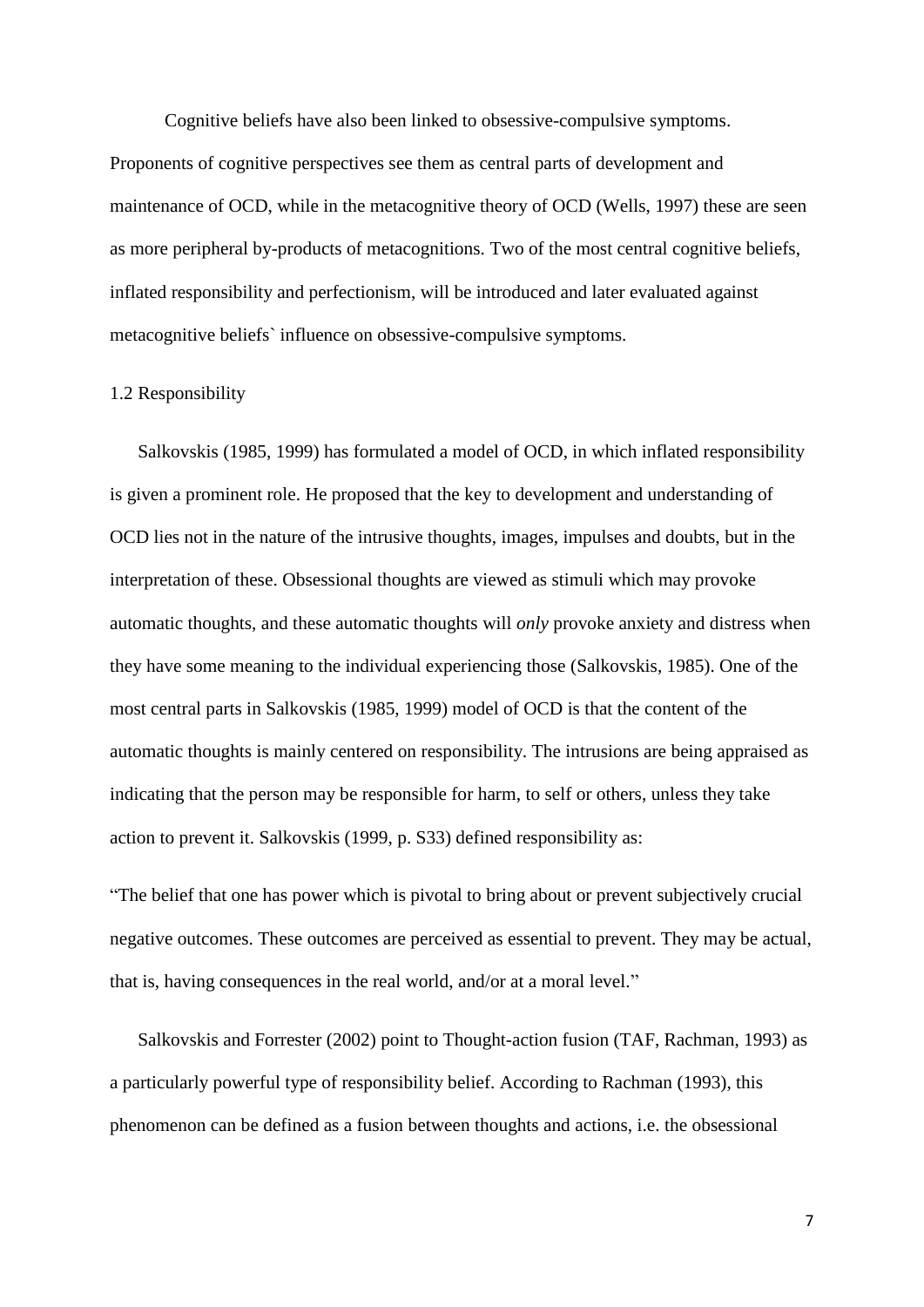activity and the forbidden action are seen as morally equivalent. Thinking about hitting a child with your car is seen as morally equivalent to actually hit a child.

Responsibility appraisals such as these trigger experiences of discomfort and motivation to carry out neutralizing behaviors. Neutralizing can be seen as attempts to avoid or reduce the possibility of being responsible of harm (Salkovskis, 1985). Adverse mood and neutralization contribute to maintenance of the disorder, as it can increase the likelihood of further intrusions. Neutralization efforts also reduce discomfort and the perceived responsibility, and therefore become a powerful reinforcement agent.

Several studies have supported the relationship between responsibility and obsessivecompulsive symptoms, both in non-clinical populations (e.g. Gwilliam et al., 2004; Myers & Wells, 2005; Smári & Hólmsteinsson, 2001) and in clinical samples (Salkovskis et al., 2000; Shafran, 1997). The relationship remains significant even when controlling for depression (e.g. Emmelkamp & Aardema, 1999), perfectionism (Rhéaume et al., 1995), and worry (Salkovskis et al., 2000).

## 1.3 Perfectionism

A lot of research on the relationship between obsessive-compulsive symptoms and perfectionism has been done during the last 20 years. The definitions of perfectionism have varied, but Frost, Novara, and Rhéaume (2002, p. 92) postulate that the dominating theme has been that perfectionism "represents an attempt to avoid something unpleasant (i.e., criticism, disaster, uncertainty, lack of control)…. The major feature is the avoidance of mistakes, rather than the achievement of goals". Perfectionism has been operationalized in many different ways, e.g. the Frost Multidimensional Perfectionism Scale (Frost, Marten, Lahart, & Rosenblate, 1990), the Perfectionism Questionnaire (Rhéaume, Freeston, & Ladouceur, 1995, in Coles et al., 2003), the Positive and Negative Perfectionism Scale (Terry-Short, Owens,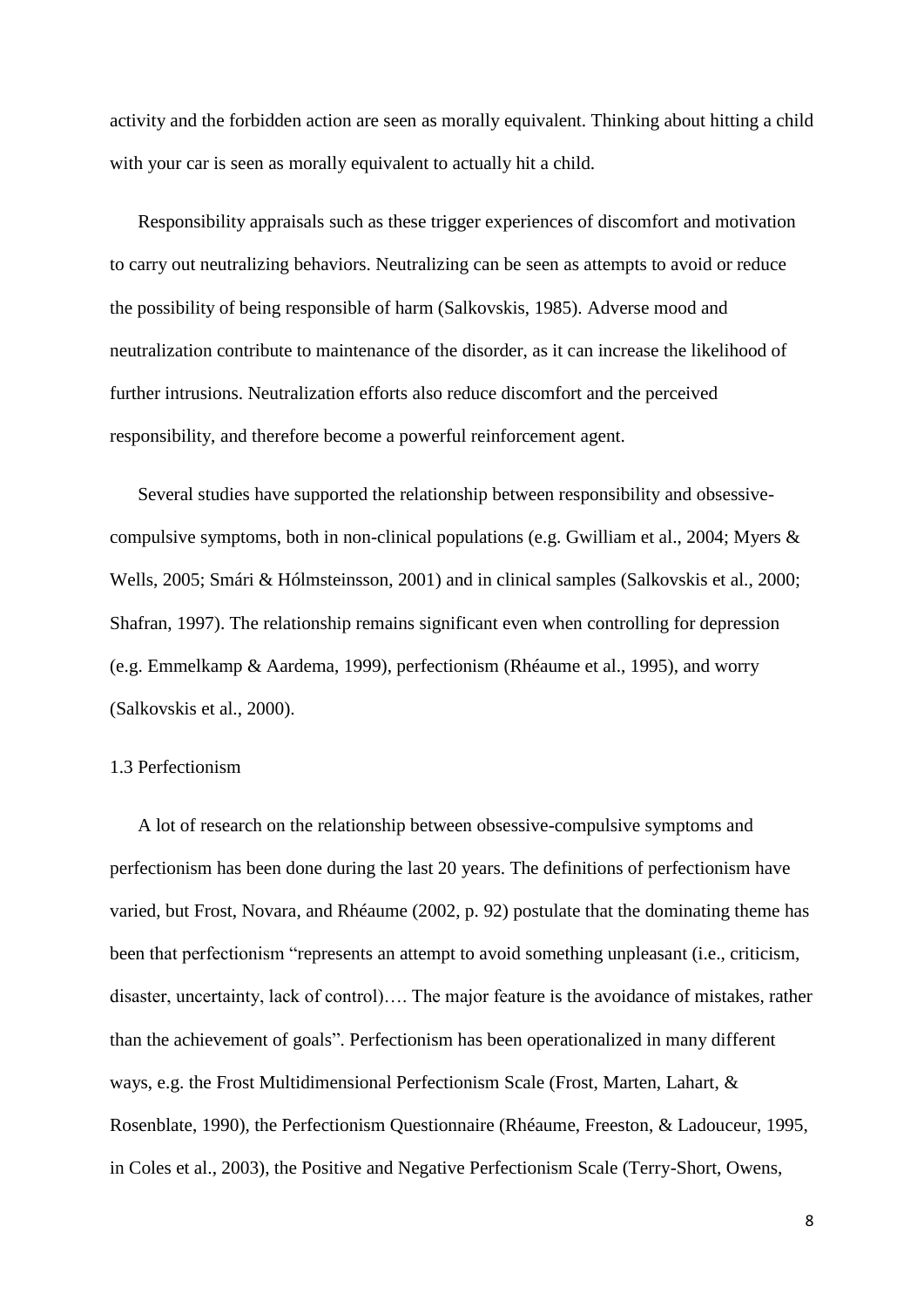Slade, & Dewey, 1995), and on the Perfectionism/Intolerance of uncertainty subscale of the Obsessive Belief Questionnaire – 44 (Obsessive Compulsive Cognitions Working Group [OCCWG], 2005).

There is empirical support for an association between perfectionism and obsessivecompulsive symptoms. Several studies have found a significant relationship between perfectionism and obsessive-compulsive symptoms in non-clinical populations (e.g. Rhéaume et al., 1995; Tolin, Woods, & Abramowitz, 2003b; Wu & Cortesi, 2009). The same association has been found using clinical samples (Frost & Steketee, 1997; OCCWG, 2005; Sassaroli et al., 2008).

However, there is no consensus regarding the uniqueness of the association between perfectionism and obsessive-compulsive symptoms. High levels of perfectionism have been found in eating disorders (Halmi et al., 2000), depression (Sassaroli et al., 2008), and anxiety disorders (Frost & Steketee, 1997; OCCWG, 2005). It is possible that perfectionism is characteristic of general psychopathology, rather than being specifically and uniquely related to OCD. Another possibility is that perfectionism might be differentially related to one or more of the obsessive-compulsive symptom dimensions. Tolin et al. (2003b) examined this hypothesis in a non-clinical sample, and found only partial support for it. Perfectionism was most strongly associated with ordering, but the perfectionism subscale also showed a significant relationship with other psychopathology. Some studies have also explored whether some dimensions of perfectionism are more tied to OCD than other psychopathologies. Coles et al. (2003) demonstrated that "not just right experiences" (NJRE), defined as uncomfortable sensations of things not being just right, were more strongly correlated with OCD than other psychopathologies. They suggested that NJRE may represent "a specific form of perfectionism that has a unique relationship to obsessive-compulsive features" (Coles et al., 2003, p. 697).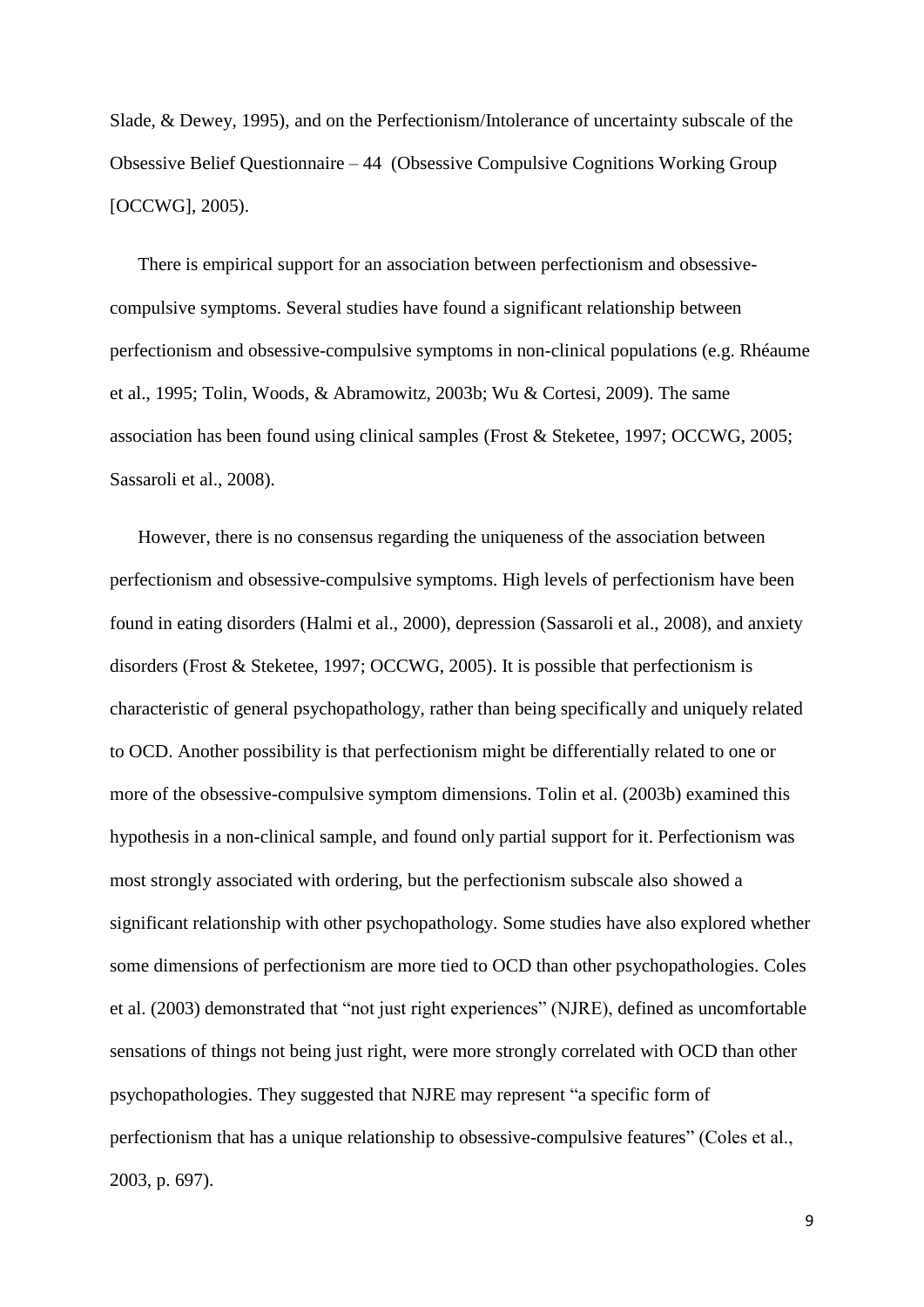1.4 Earlier comparative research on metacognitions, responsibility, and perfectionism

The relationship between obsessive-compulsive symptoms, metacognitions, responsibility, and perfectionism has been explored in some recent studies. Gwilliam et al. (2004) did a correlational and multiple regression analysis of the relationship between obsessivecompulsive symptoms, metacognitions, and responsibility in a non-clinical sample. Consistent with each model, they found positive inter-correlations between all measures. Partial correlational analysis showed that the correlation between responsibility and obsessivecompulsive symptoms was dependent on metacognitions, while the relationship between metacognitions and obsessive-compulsive symptoms was not dependent on responsibility. The same results were demonstrated by Emmelkamp and Aardema (1999), Myers and Wells (2005), and Myers et al. (2009a). The main finding is that metacognitions emerge as an independent predictor of obsessive-compulsive symptoms, while responsibility seems dependent on metacognitions. Solem et al. (2010b) came to the same conclusion, using a clinical sample.

Perfectionism`s relationship with obsessive-compulsive symptoms, metacognitions, and responsibility has also been examined (e.g. Myers et al., 2009a; Solem et al., 2009a; Solem et al., 2010b). Myers et al. (2009a) tested the metacognitive model of OCD by a series of hierarchical regression analyses. Penn State Worry Questionnaire was entered on the first step to control for worry. Cognitive measures were added on step two, i.e. responsibility, perfectionism, and overestimation of threat. Then, the metacognitive measures were entered in theoretically determined sequence on step three; thought fusion, beliefs about rituals, and stop signals. Correlational analyses demonstrated that all the measures were positively intercorrelated. Regression analyses demonstrated that each metacognitive predictor made a significant contribution in the final step, after controlling for worry and cognitive measures.

10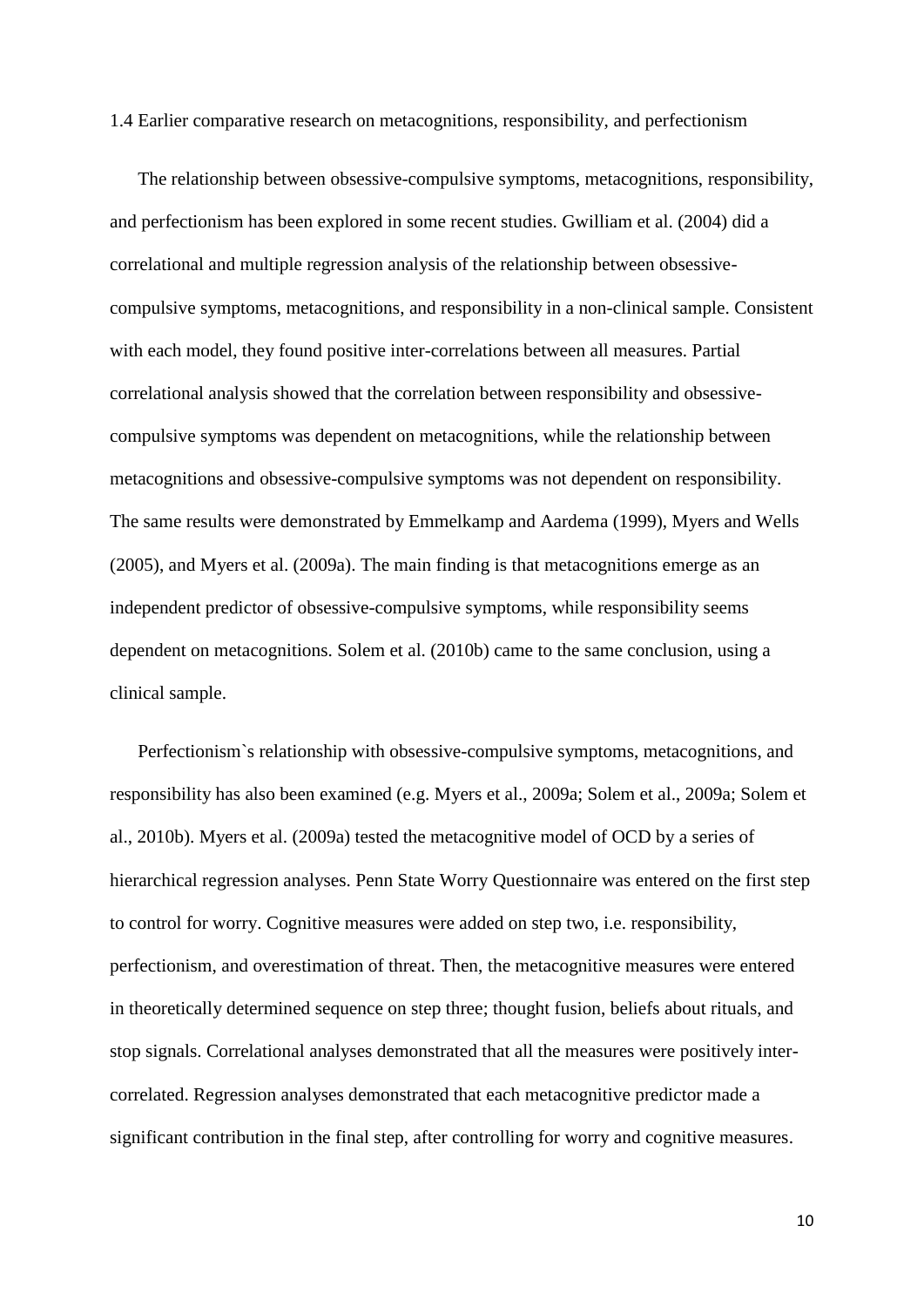When the entry of the metacognitive and cognitive measures was reversed, the cognitive measures did not make a significant contribution.

Solem et al. (2010b) explored if the results obtained in Myers et al.`s (2009a) study would be replicated in a Norwegian sample. As in Myers et al.`s (2009a) study, metacognition emerged as an independent predictor of obsessive-compulsive symptoms, while responsibility did not. However, contrary to Myers et al.`s (2009a) findings, perfectionism emerged as an independent predictor. Solem et al. (2009a) explored whether metacognitions changed during exposure and response prevention (ERP) treatment for OCD, and explored the extent to which cognitive (responsibility/threat, perfectionism/certainty, importance/control) and metacognitive change predicted symptom improvement and recovery. Regression analyses showed that metacognitive changes took place, and that it explained 22 % of the variance in symptoms at post-treatment. Cognitive changes were not significant.

#### 1.5 Aims of the current study

The aim of this paper was to further test the metacognitive model of OCD (Wells, 1997). Earlier studies have mainly used non-clinical samples. In studies using clinical samples, treatment given has often been out-patient ERP treatment. This study extended existing research by using a clinical OCD- sample, which was given an intensive in-patient cognitivebehavioral treatment (CBT). Metacognitions` influence on obsessive-compulsive symptoms were evaluated and compared to the role of two central cognitive beliefs; inflated responsibility, and perfectionism. According to the metacognitive model (Wells, 1997, 2000, 2009), the metacognitive beliefs should be directly associated with obsessive-compulsive symptoms, while responsibility and perfectionism are seen as more peripheral by-products of metacognitions. Therefore, they should add little in explaining obsessive-compulsive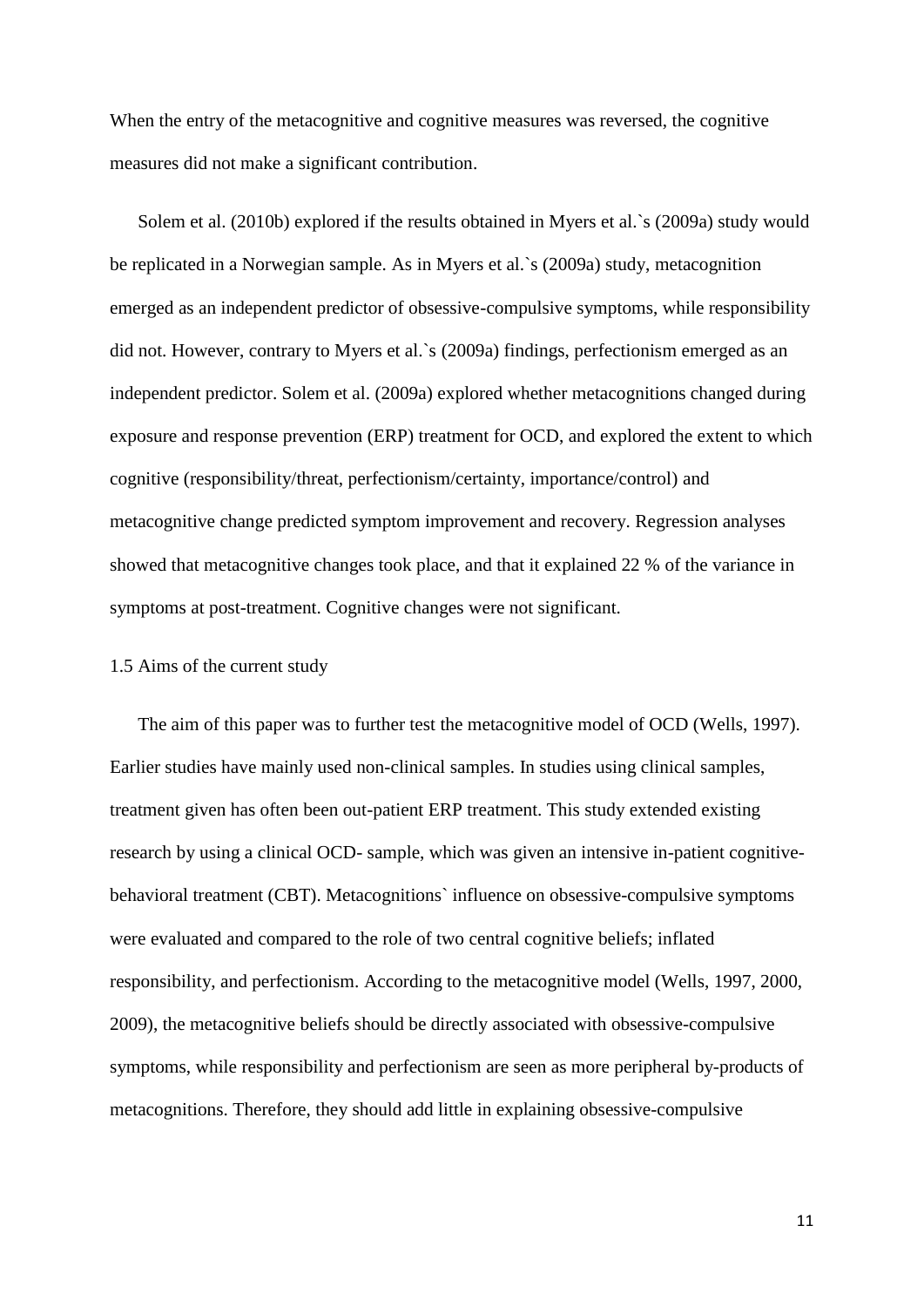symptoms when metacognitions are controlled for. In light of the metacognitive model of OCD and recent research on the model, the following three hypotheses were tested:

- 1. Metacognitions, inflated responsibility, and perfectionism will be positively and significantly correlated with obsessive-compulsive symptoms.
- 2. Metacognitions will be an independent predictor of obsessive-compulsive symptoms, even when depression, inflated responsibility, and perfectionism are controlled.
- 3. The relationship between the cognitive beliefs (responsibility and perfectionism) and obsessive-compulsive symptoms will be dependent on metacognitions (i.e. neither of inflated responsibility and perfectionism will be independent predictors of obsessivecompulsive symptoms).

## **2. Method**

#### 2.1 Participants

Two hundred and nineteen patients were referred to a Norwegian psychiatric in-patient clinic from April 2009 to August 2011. Patients were included in this study if they met the DSM-IV criteria for OCD according to the Anxiety Disorder Interview Schedule (ADIS-IV, Brown, DiNardo, & Barlow, 1994), and if OCD was considered the principal diagnosis. Exclusion criteria were the presence of psychotic disorder, drug/alcohol dependence, and suicidality. Anti-obsessional medications were allowed if the patients maintained dosage levels unchanged during the treatment. If there were any doubt regarding inclusion and exclusion criteria, or doubt in the patients' motivation and ability to go through with the treatment, they were excluded. Sixty-two of the referred patients were included in this study. Patients were excluded for the following reasons: OCD not present or not considered the primary diagnosis ( $n = 63$ ); psychosis ( $n = 8$ ); patients given out-patient treatment instead of in-treatment ( $n = 16$ ); patients did not meet at the diagnostic assessment ( $n = 6$ ); patients fit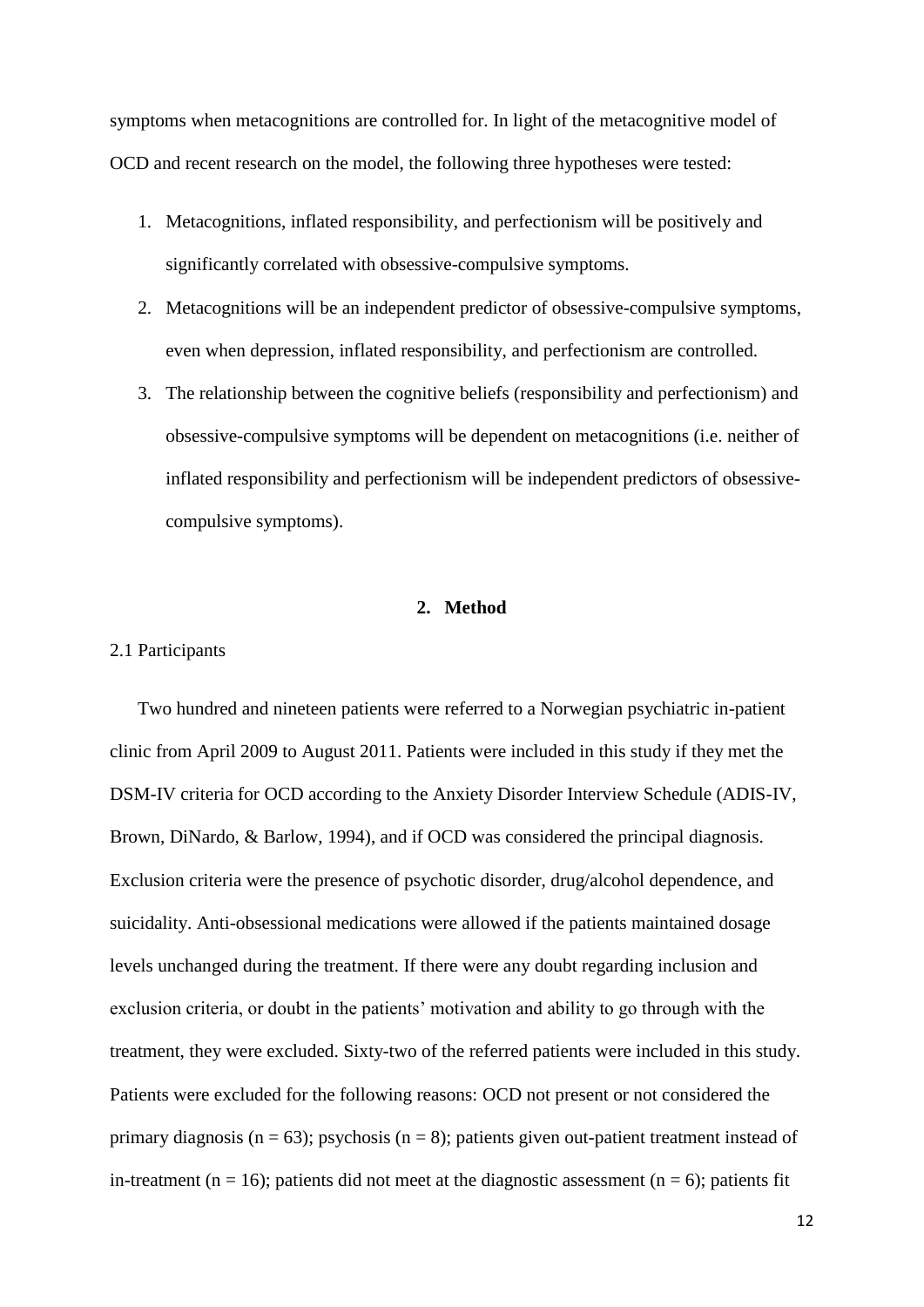the inclusion criteria, but had not received treatment yet ( $n = 20$ ); and missing data ( $n = 26$ ). Sixteen patients refused the offer of treatment, and two patients dropped out of treatment. A summary of this is provided in figure 1.

Figure 1.

*Summary of the Numbers of Excluded Patients, Completers, Patients Who Refused the Offered Treatment, and Drop-Outs.*



A description of the final sample`s demographic and diagnostic information is provided in table 1. ADIS-IV (Brown et al., 1994) was used for diagnostic assessment by trained raters. No screening for axis II disorders was done. To compute OCD subtypes, the same criteria as Abramowitz, Tolin, and Diefenbach (2005) were used. Thus, a cut-off score at 8 and above in OCI-R`s total score was chosen. Different OCD subtypes were present: 45.2 % had mainly washing rituals, 41.9 % checking, 64.5 % mental rituals, 17.7 % ordering, 9.7 % hoarding, and 25.8 % neutralization. The percentages exceed 100 %, as many patients met the criteria for more than one primary subtype.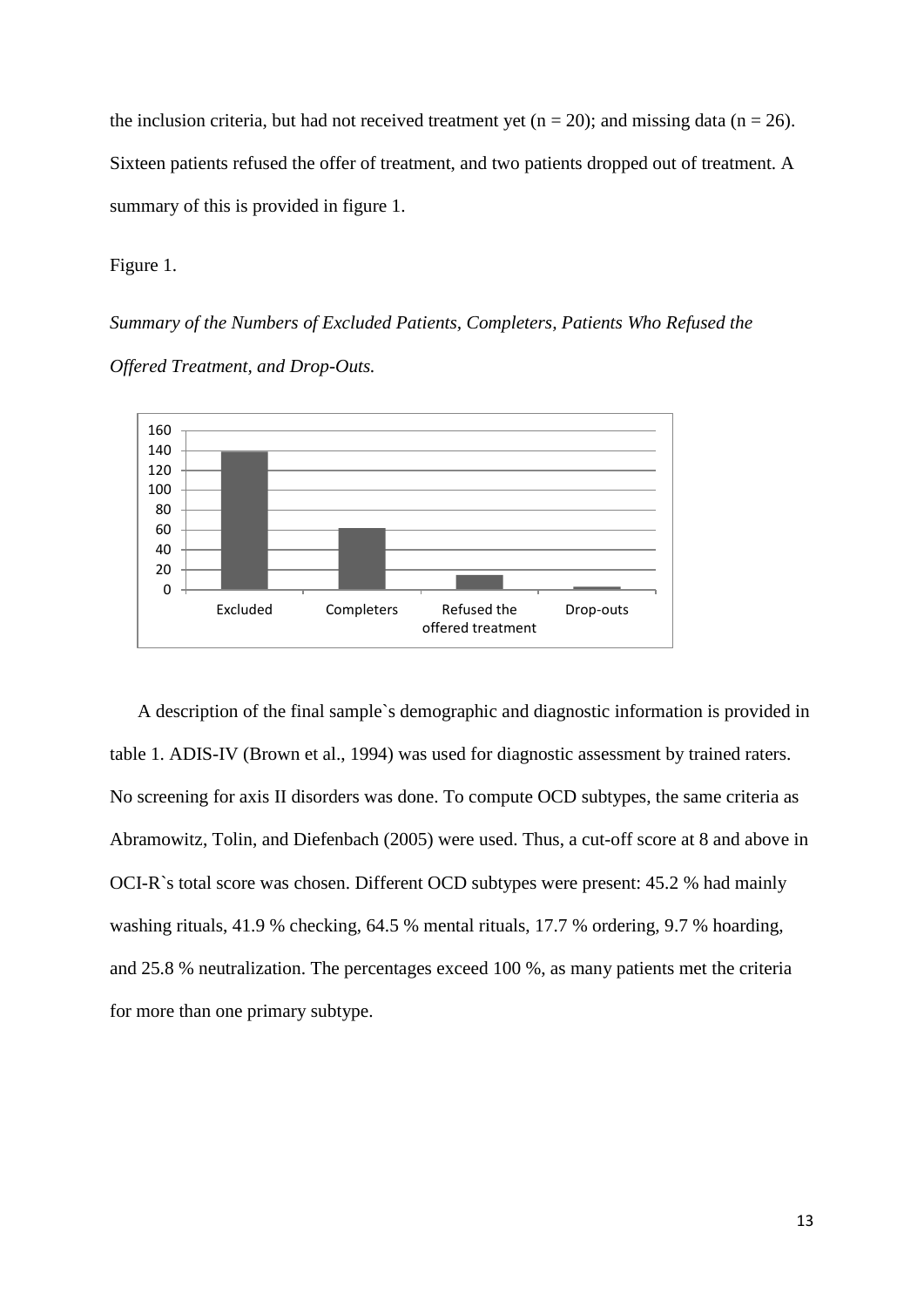#### Table 1.

| Characteristics              |            |
|------------------------------|------------|
| Age (years)                  | 34.1(12.1) |
| Female gender                | 69.4%      |
| Working/studying             | 50 %       |
| Married/cohabitant           | 34.5 %     |
| Comorbid depressive disorder | 47.5 %     |
| Comorbid anxiety disorder    | 47.5 %     |
|                              |            |

*Demographic and Diagnostic Characteristics of the OCD Sample, (N=62).*

## 2.2. Treatment

All the referred patients went through two steps of diagnostic and functional assessment; once per telephone, and once at the clinic during a three day stay for assessment combined with motivational interventions. Patients returned home, and those who met the inclusion criteria were offered treatment. The patients had on average three months wait between assessment and treatment start. The treatment had three weeks of duration, and took place at the in-patient psychiatric clinic. The treatment given was not strictly manualized, but the main ingredients were ERP, based on adaptations of a widely used treatment manual for OCD (Foa & Kozak, 1997)*.* Some cognitive and metacognitive elements were also added on individual basis, e.g. detached mindfulness training, challenging cognitive and metacognitive beliefs, and worry postponement. The patients had minimum three exposure sessions every day; one assisted, one partly assisted, and one on their own. The exposure sessions` duration varied.

This study did not have an adequate adherence measure. Treatment adherence is therefore not consistently reported in written form, but the employees in the clinic monitored every day that the treatment instructions were being followed. If the patients didn`t adhere to the treatment, the treatment would be terminated. This happened in the two drop-out cases.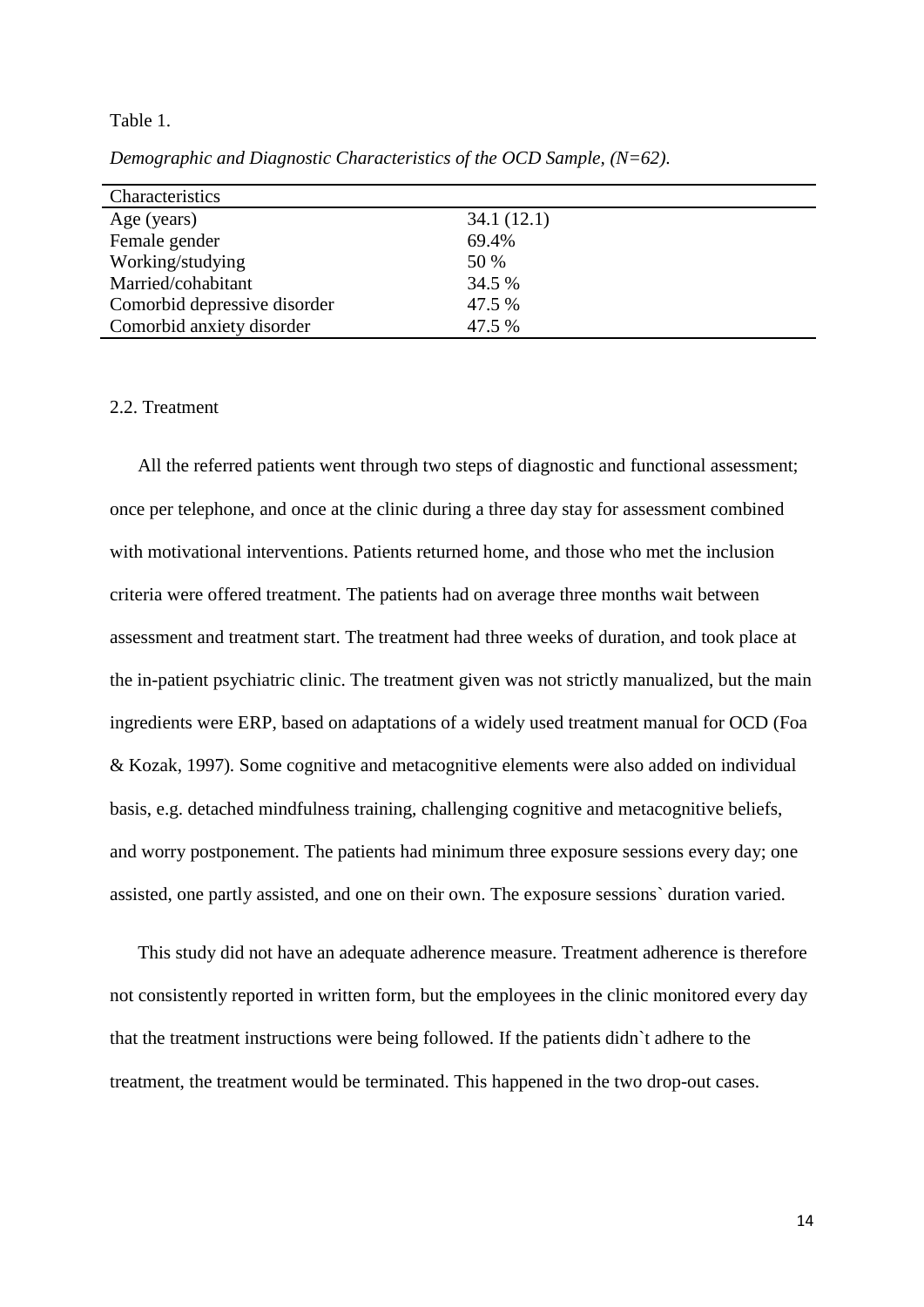#### 2.3. Therapists

Nine therapists administered both screening and CBT. The therapists varied in their education level and experience; from graduate psychology students to very experienced clinical psychologists. Three of the therapists were psychiatric nurses. All therapists had been taught ERP treatment and cognitive therapy, but little formal supervision was given. However, the therapists had regular weekly team-meetings, where cases were discussed and advice on treatment was exchanged. Therapists also participated in each other`s therapy sessions when needed, but this was not done on a regular basis. Two of the therapists were very experienced in cognitive and behavioral interventions. Three of the other therapists had participated as protocol therapists in Solem, Hansen, Vogel, and Kennair`s (2009b) study, and had considerable experience. Together, these five above mentioned therapists treated 93.7 % of the patients. A Games-Howell – test was run to check for differences in treatment result between these five therapists. No significant differences between the therapists were found for changes in obsessive-compulsive symptoms and metacognitive beliefs, measured by the Yale-Brown Obsessive Compulsive Scale-Self-Report (YBOCS-SR, Baer, Brown-Beasley, Sorce, & Henriques, 1993) and Obsessive Compulsive Disorder-Scale (OCD-S, Wells, 2009).

The in-patient psychiatric clinic was interdisciplinary, where therapists and milieu personnel, consisting of e.g. nurses, psychiatry nurses, and auxiliary nurses, worked in teams. The milieu personnel also contributed to the treatment given, e.g. by doing motivational work, giving emotional support, conducting some of the exposure sessions, and other kinds of milieu interventions.

## 2.4. Measures

To explore the relationships between metacognitions, inflated responsibility, perfectionism, depression, and obsessive-compulsive symptoms, the following measures were used: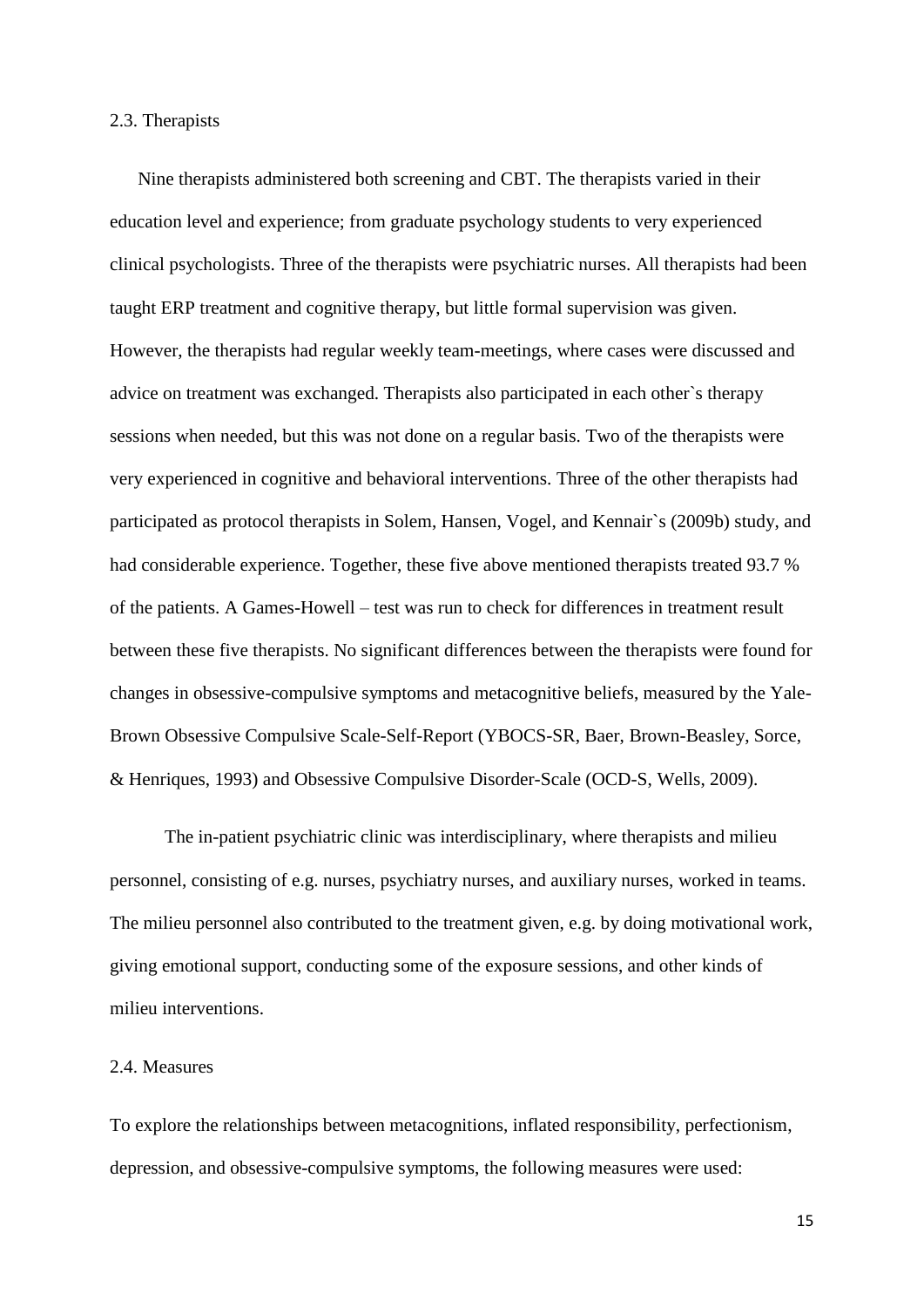2.4.1. The Yale-Brown Obsessive-Compulsive Scale-Self-Report (Baer et al., 1993) was used to measure severity of obsessive-compulsive symptoms. The respondents rated five aspects of both obsessions and compulsions; time spent, interference, distress, resistance, and control. A 5-point Likert scale from  $0$  (="none") to  $4$  (="extreme") was used to rate the responses. Y-BOCS-SR has demonstrated good reliability and validity (Grabill et al., 2008). Steketee, Frost, and Bogart (1996) found good test-retest reliability and internal consistency  $(\alpha = .89)$  in a non-clinical sample, .78 in an OCD-sample). No evaluation of Y-BOCS-SR`s psychometric properties has been done with Norwegian samples. Pearson correlations for the total score between Y-BOCS-SR and Y-BOCS interview version (Goodman et al., 1989a; Goodman et al., 1989b) were .75 in a non-clinical sample, and .79 in a clinical sample (Steketee et al., 1996). The Cronbach`s alpha value for the total scale in this study was .78.

2.4.2. The Obsessive-Compulsive Inventory-Revised (OCI-R, Foa et al., 2002) is a selfreport inventory, used to measure severity of obsessive-compulsive symptoms. The OCI-R contains 18 items reflecting six subscales; washing, checking, ordering, obsessing, hoarding, and mental neutralizing. A 4-point Likert scale from  $0$  (="not at all") to 3 (="extremely") is used to rate the responses. The OCI-R has demonstrated good reliability, and good convergent and discriminant validity (Foa et al., 2002). These results have been replicated in both other American samples (Abramowitz & Deacon, 2006), and samples from other countries, i.e. Germany (Gönner, Leonhart, & Ecker, 2008) and Norway (Solem, Hjemdal, Vogel, & Stiles, 2010a). The Cronbach`s alpha value was .83.

2.4.3. The Beck Depression Index (BDI, Beck, Rush, Shaw, & Emery, 1979) was used to measure presence and severity of depressive symptoms. The BDI is a self-report inventory with 21 items, where each item is rated from 0 to 3. Beck, Steer, and Garbin`s (1988) review of psychometric properties showed that the BDI is a highly reliable and valid measure. Mean internal consistency estimate was .87, and test-retest reliability was greater than .60. Aasen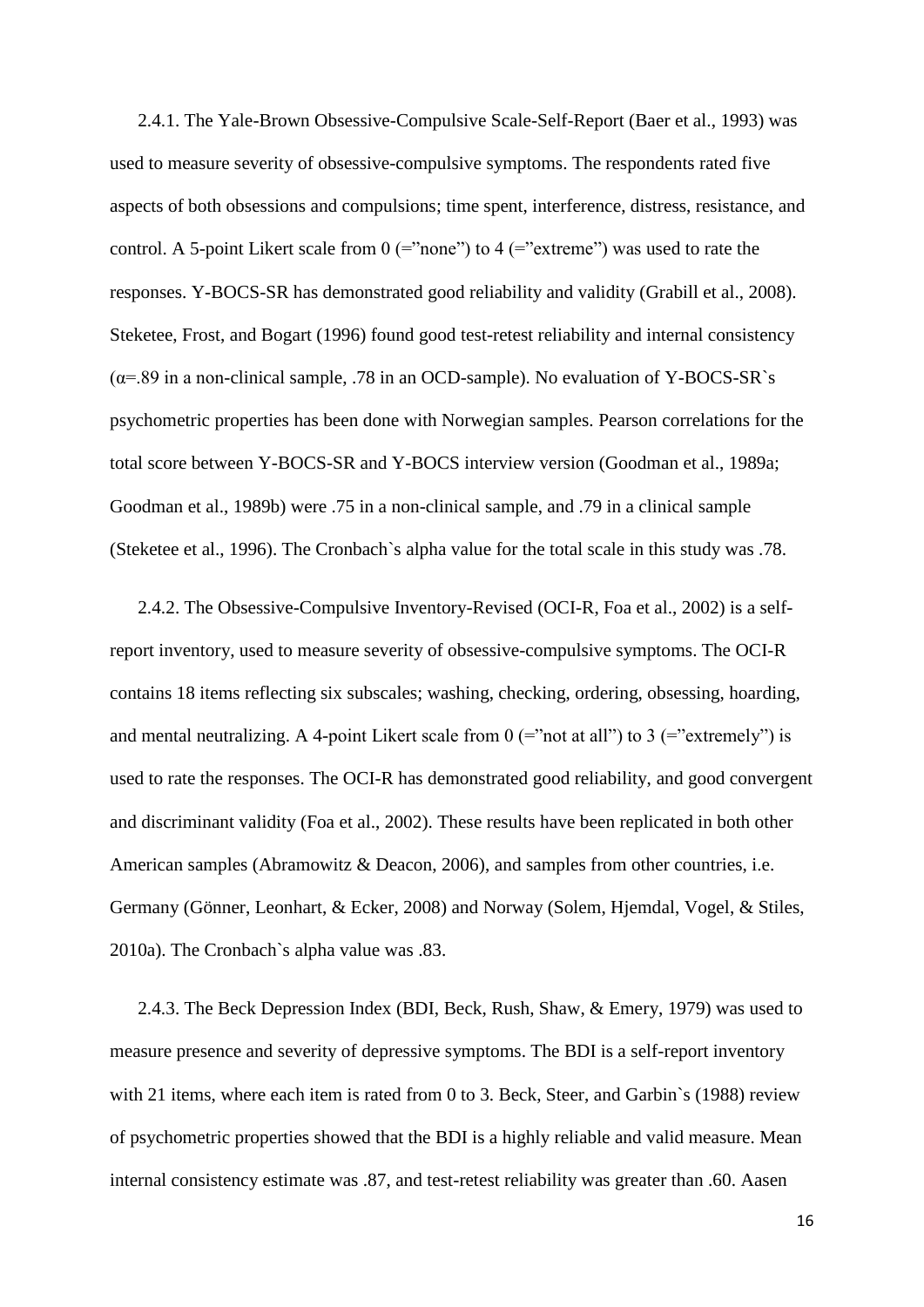(2001) replicated these findings in a Norwegian non-clinical sample on Beck Depression Inventory II (Beck, Steer, & Brown, 1996), which is highly related to the BDI (Dozois, Dobson, & Ahnberg, 1998). Comparable levels of internal consistency, test-retest-reliability, construct validity, discriminant, and convergent validity were found. The Cronbach`s alpha for the total scale in this study was .83.

2.4.4. The Obsessive Belief Questionnaire – 44 (OBQ-44, OCCWG, 2005) was used to measure cognitive beliefs in OCD. There is still some controversy around the factor structure of the OBQ-44. OCCWG (2005) found a three factor solution (responsibility/threat estimation, perfectionism/intolerance for uncertainty, and importance/control of thoughts), while Myers, Fisher, and Wells (2008) found four factors (perfectionism/ intolerance of uncertainty, importance/control of thoughts, responsibility, and overestimation of threat). The OBQ-44 has demonstrated good psychometric properties; high internal consistency, and convergent and discriminant validity at a comparable level to the OBQ-87 (OCCWG, 2005). No evaluation of this scale`s psychometric properties has been done with Norwegian samples. The four factor solution was used in this study, but perfectionism/ intolerance of uncertainty and responsibility were the only two subscales used in the statistical analyses. The Cronbach`s alpha values were .92 for perfectionism/ intolerance of uncertainty, and .89 for responsibility.

2.4.5. The Obsessive Compulsive Disorder-Scale (Wells, 2009) is a self-report inventory, which measures four aspects of OCD. The first aspect measures how distressing and disabling the obsessions have been in the last week (rating from  $0 =$ "not at all" to  $8 =$ "extremely"), while the second measures frequency of different types of maladaptive coping with obsessions (rating from  $0 =$ "none of the time" to  $8 =$ "all of the time"). Checking, cleaning, repeating actions, using mental rituals, and asking for reassurance are some of the coping types mentioned. The third aspect measures frequency of avoidance of different situations (rating from  $0 =$ "none of the time" to  $8 =$ "all of the time), i.e. news items, social situations,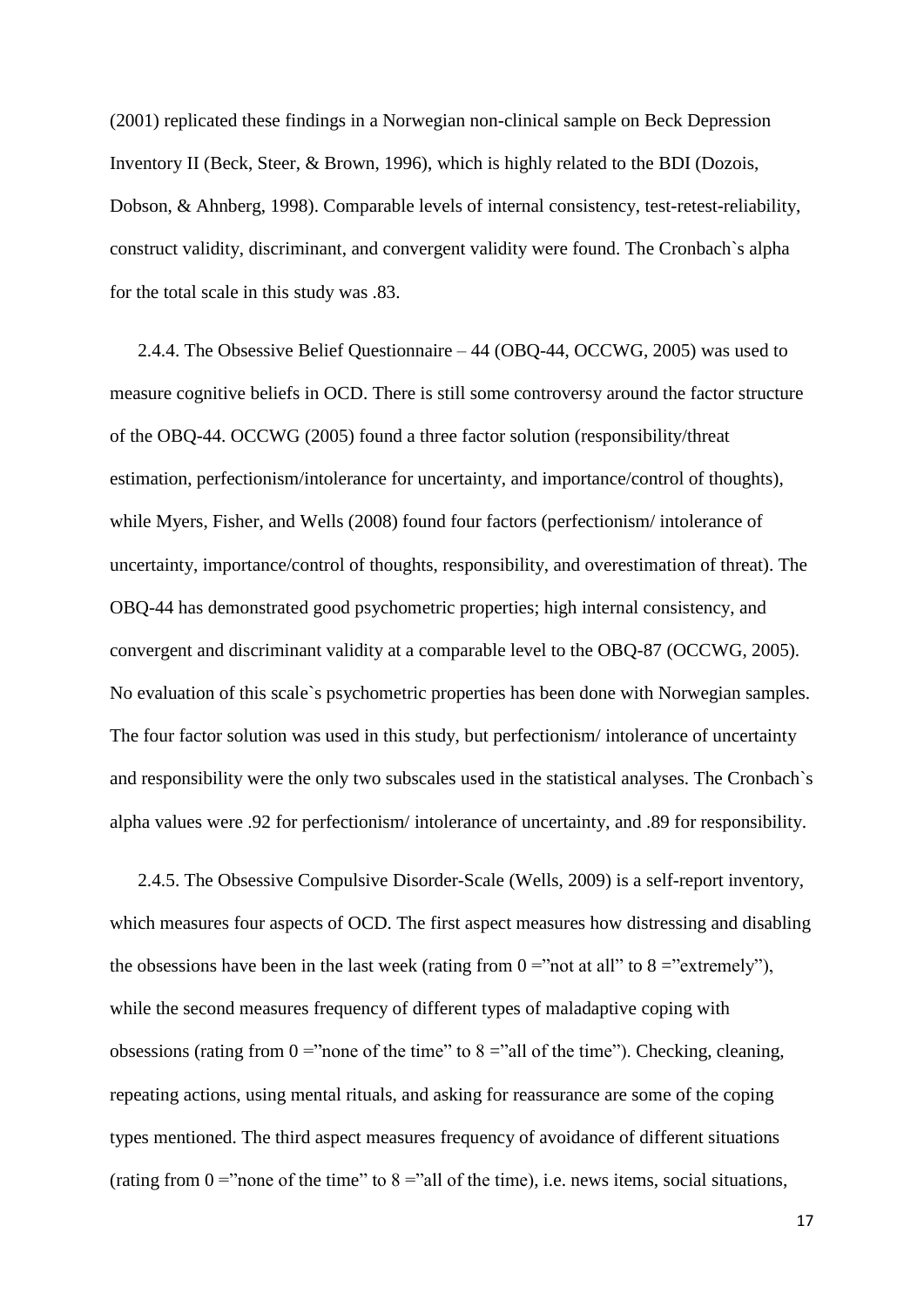touching other people or things, certain thoughts, and uncertainty. The fourth aspect assesses the degree of agreement with different metacognitive beliefs about obsessions and rituals (rating from  $0 =$ "I do not believe this at all" to  $100 =$ "completely convinced"). There are items that measures TAF, TEF, and beliefs about rituals, e.g. "Obsessional thoughts could make me do bad things", and "My anxiety will persist if I don`t perform my rituals". No evaluation of the OCD-S` psychometric properties has been done. In this study, the three last subscales of the OCD-S were used in the statistical analyses; i.e. maladaptive coping behavior, avoidance, and metacognitions. The total score was computed for each subscale. The Cronbach`s alpha values were .76 for maladaptive coping behavior, .72 for the avoidance subscale, and .83 for the metacognition subscale.

#### 2.5. Data collection

The data material has been collected and punched in a database by the employees at the psychiatric in-patient clinic, where the assessment and treatment were conducted. The author of this paper has worked part-time at this clinic for two years, and thus participated in both data- collection and punching.

#### 2.6. Overview of data analysis

Means, standard deviations, and post-treatment effect sizes were computed, as well as clinical significant change on both OCI-R and Y-BOCS-SR. As effect size measure, Cohens *d* (Cohen, 1988) with pooled standard deviation, was used. Pre- and post-treatment correlations were computed for the measures of obsessive-compulsive symptoms (OCI-R and Y-BOCS-SR), depression (BDI), responsibility (OBQ-44), perfectionism (OBQ-44), and metacognitions, avoidance, and coping behavior from OCD-S.

A series of multiple regressions were conducted in order to investigate how much variance in obsessive-compulsive symptoms which is explained by metacognitive and cognitive

18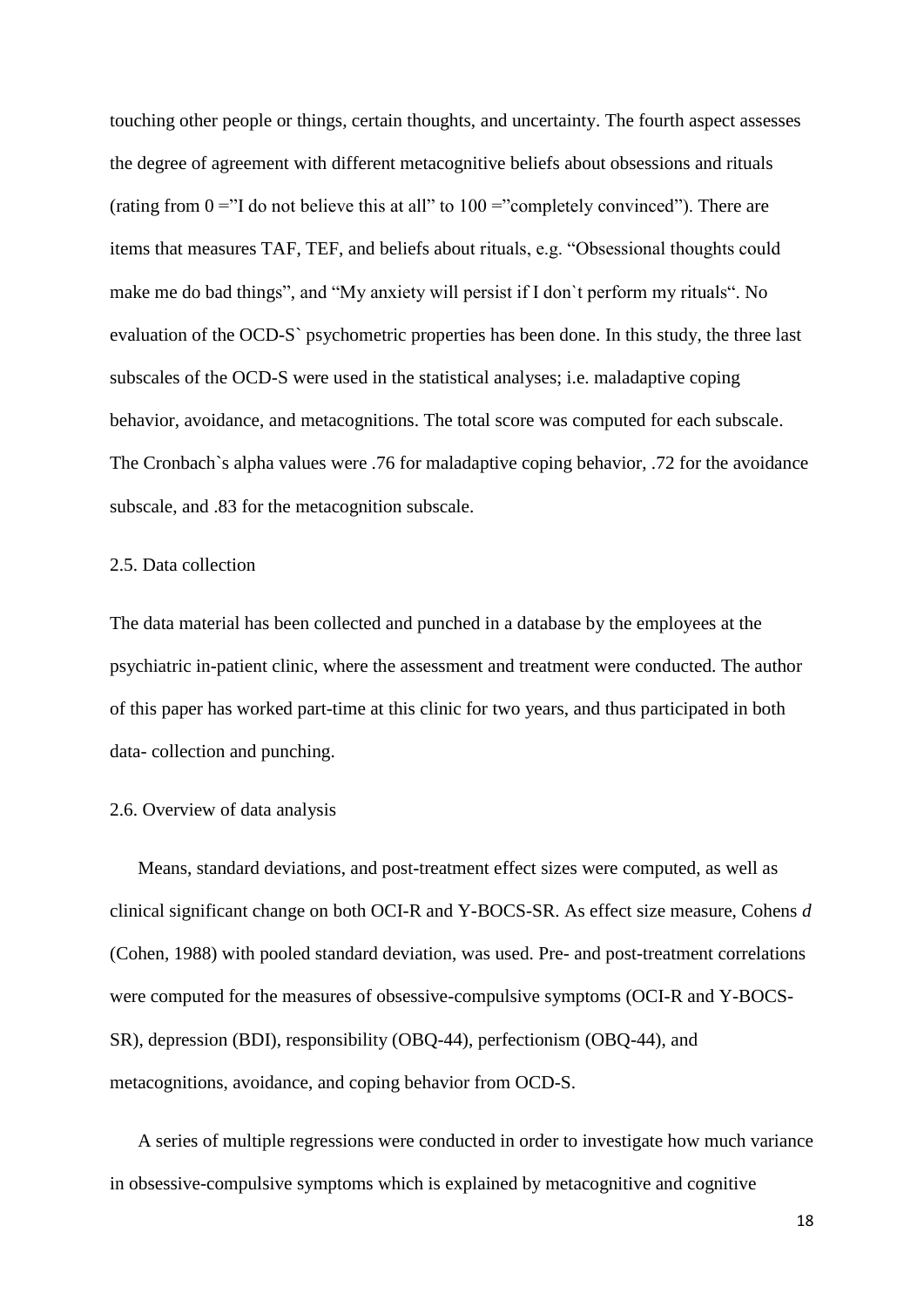beliefs. The regressions were performed with the OCI-R and the Y-BOCS-SR as dependent variables. In all the regressions, the pre-treatment value of the dependent variable was entered on the first step. Since depression is one of the most commonly comorbid disorders with OCD (Abramowitz, 2004; Denys, Tenney, van Megen, de Geus, & Westenberg, 2004), BDI was always entered on the second step to control for depression. In two of the regressions, cognitive beliefs (perfectionism and responsibility dimensions in OBQ-44) were added at the third steps, and metacognitions (measured by the last aspect of OCD-S) at the fourth. In the next two regressions, step three and four were reversed, so that metacognitions were entered on step three and the cognitive measures at step four.

Only post-treatment data were used in the regression analyses in this study, due to restriction of range in the data material at pre-treatment. Follow-up data is not presented because of missing data.

## **3. Results**

#### 3.1 Means, standard deviations, and effect sizes

Table 2 displays the means and standard deviations for treatment completers, before and after treatment, for measures of obsessive-compulsive symptoms, depressive symptoms, and beliefs. The effect sizes following treatment are also presented. The results from both OCI-R and YBOCS-SR indicate that the treatment was effective, as the obsessive-compulsive symptoms show a great reduction during treatment. Depressive symptoms, measured by BDI, were also reduced. There were changes in all belief types, where metacognitions showed the greatest reductions and perfectionism the least.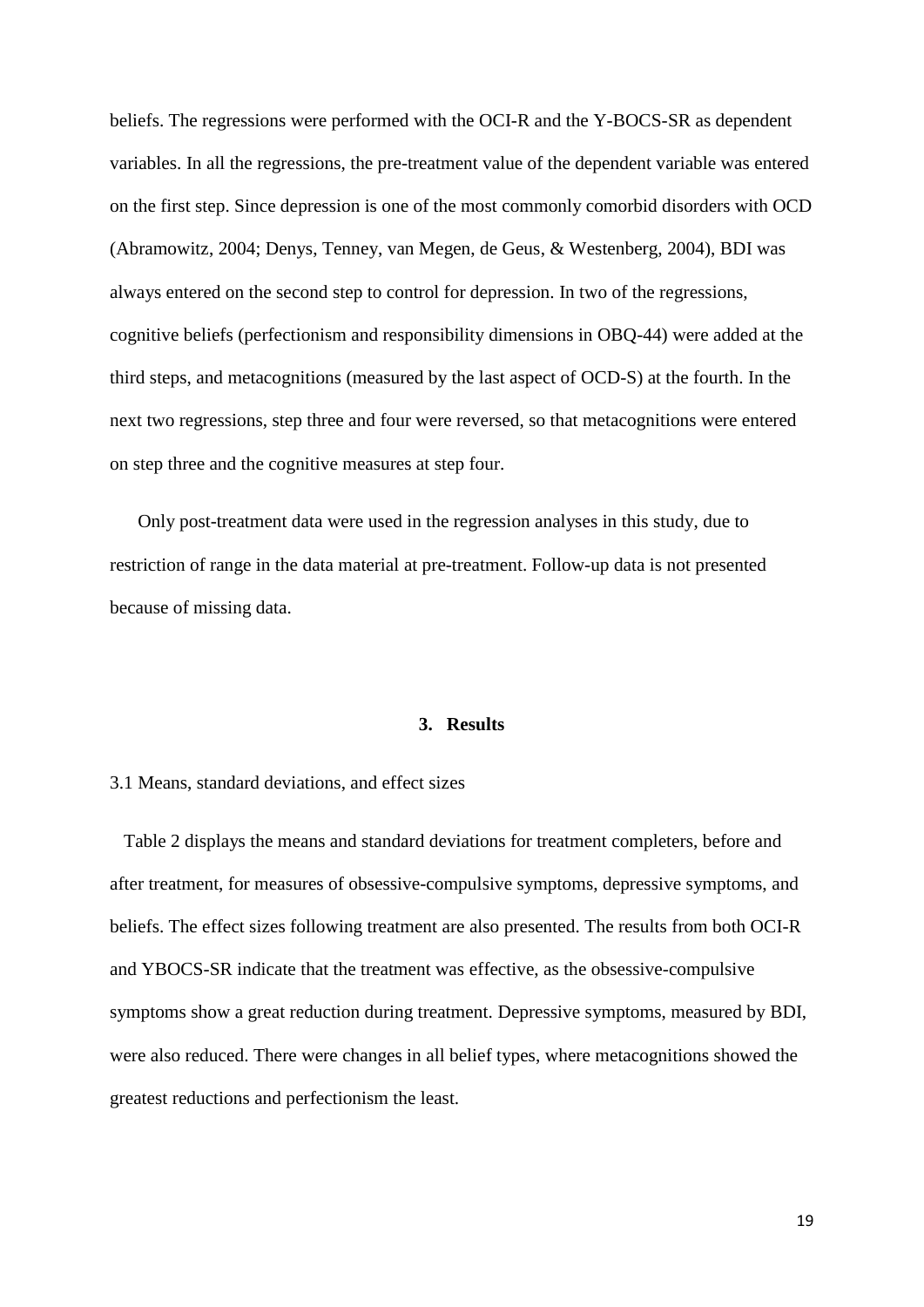## Table 2.

|                | Pre-treatment |           | Post-treatment |           |      |  |
|----------------|---------------|-----------|----------------|-----------|------|--|
|                | M             | <b>SD</b> | М              | <b>SD</b> | d    |  |
| OCI-R          | 31.1          | 12.4      | 10.3           | 9         | 1.98 |  |
| Y-BOCS-SR      | 25.3          | 4.7       | 10.2           | 5.9       | 2.72 |  |
| <b>BDI</b>     | 18.8          | 7.8       | 6.8            | 6.7       | 1.60 |  |
| Perfectionism  | 68.6          | 21.2      | 44.3           | 22.5      | 1.14 |  |
| Responsibility | 32.8          | 12.4      | 19.3           | 10        | 1.27 |  |
| Coping         | 33.4          | 14.8      | 11.5           | 10        | 1.65 |  |
| Avoidance      | 17.1          | 10.5      | 5.1            | 5.9       | 1.35 |  |
| Metacognitions | 461.4         | 216.6     | 85             | 117.6     | 2.15 |  |

*Means, Standard Deviations, and Effect Sizes for OCI-R, Y-BOCS-SR, BDI, OBQ-44 Perfectionism, OBQ-44 Responsibility and OCD-S.* 

Note. OCI-R = Obsessive Compulsive Inventory – Revised; Y-BOCS-SR = Yale-Brown Obsessive Compulsive Scale – Self-Report; BDI = Beck Depression Inventory; Perfectionism = Obsessive Beliefs Questionnaire - 44, perfectionism domain; Responsibility = Obsessive Beliefs Questionnaire - 44, responsibility domain; Coping = Obsessive Compulsive Disorder-Scale, Coping; Avoidance = Obsessive Compulsive Disorder-Scale, Avoidance; Metacognitions = Obsessive Compulsive Disorder-Scale, Metacognitions.

#### 3.2. Clinically significant change and asymptomatic status

At post-treatment, 71 % (44 of 62) of the patients met Fisher and Wells` (2005b) standardized recovery criteria on Y-BOCS, where the cut-off point was set at 14 and reliable change index at 10. Using a cut-off point at 7 or less, 38.7 % (24 of 62) could be defined as asymptomatic. Clinical significant change was also measured by using post-treatment data from OCI-R. Using the same criteria as Solem et al. (2009b, cut-off  $= 21$ , reliable change index  $= 12$ ), 66.1 % (41 of 62) achieved clinically significant change.

## 3.3. Correlation analyses

Pre- and post-treatment correlations between obsessive-compulsive symptoms,

depression, cognitive and metacognitive beliefs are shown in table 3.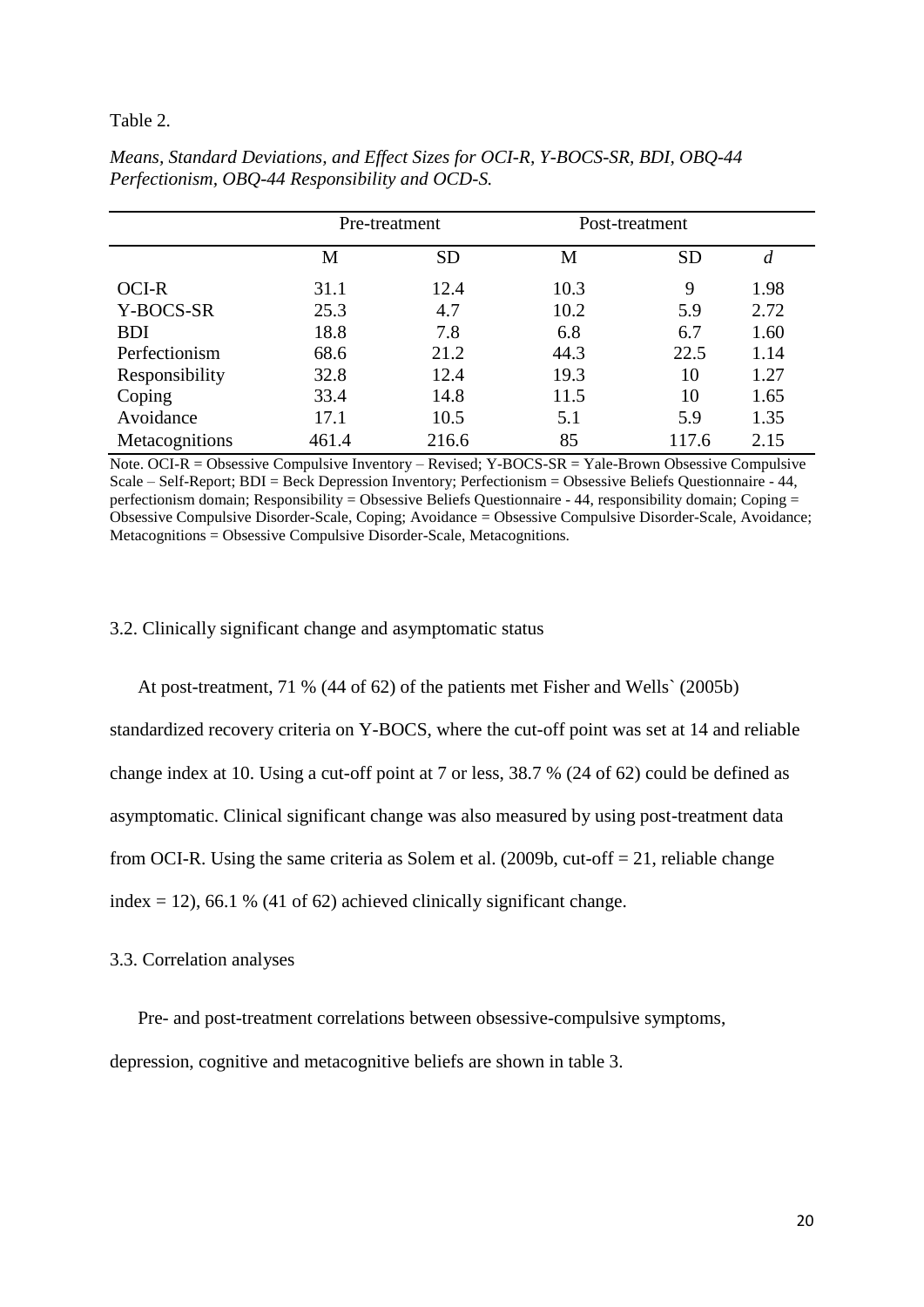#### Table 3.

*Correlations Between Obsessive-Compulsive Symptoms, Depression, Metacognitive and Cognitive Beliefs at Pre- and Post-Treatment. N = 62.*

|                                                                          | Y-BOCS<br>$-SR$ | <b>BDI</b>         | Perf.                       | Resp.                                 | Coping<br>$(N = 61)$                             | Avoidance<br>$(N = 57)$                                    | Meta                                                               |
|--------------------------------------------------------------------------|-----------------|--------------------|-----------------------------|---------------------------------------|--------------------------------------------------|------------------------------------------------------------|--------------------------------------------------------------------|
| Pre-treatment correlations                                               |                 |                    |                             |                                       |                                                  |                                                            |                                                                    |
| OCI-R<br>Y-BOCSSR<br><b>BDI</b><br>Perf.<br>Resp.<br>Coping<br>Avoidance | $.42**$         | $.44**$<br>$.39**$ | $.49**$<br>.18ns<br>$.37**$ | $.30*$<br>.16ns<br>$.46**$<br>$.50**$ | $.40**$<br>$.45**$<br>$.28*$<br>.23ns<br>$.43**$ | .25ns<br>$.45**$<br>$.44**$<br>.12ns<br>$.41**$<br>$.57**$ | $.28*$<br>$.31*$<br>.25ns<br>$.36**$<br>$.51**$<br>$.32*$<br>.20ns |
| Post-treatment correlations                                              |                 |                    |                             |                                       |                                                  |                                                            |                                                                    |
|                                                                          |                 |                    |                             |                                       |                                                  | $(N = 53)$                                                 | $(N = 61)$                                                         |
| OCI-R                                                                    | $.80**$         | $.60**$            | $.61**$                     | $.45**$                               | $.66**$                                          | $.30*$                                                     | $.67**$                                                            |
| Y-BOCS-SR                                                                |                 | $.54**$            | $.52**$                     | $.44**$                               | $.67**$                                          | $.35*$                                                     | $.62**$                                                            |
| <b>BDI</b>                                                               |                 |                    | $.65**$                     | $.39**$                               | $.52**$                                          | $.37**$                                                    | $.59**$                                                            |
| Perf.                                                                    |                 |                    |                             | $.57**$                               | $.53**$                                          | $.32*$                                                     | $.51**$                                                            |
| Resp.                                                                    |                 |                    |                             |                                       | $.46**$                                          | .21ns                                                      | $.45**$                                                            |
| Coping                                                                   |                 |                    |                             |                                       |                                                  | $.63**$                                                    | $.67**$                                                            |
| Avoidance                                                                |                 |                    |                             |                                       |                                                  |                                                            | $.53**$                                                            |

Note. OCI-R = Obsessive Compulsive Inventory – Revised; Y-BOCS-SR = Yale-Brown Obsessive Compulsive Scale – Self-Report; BDI = Beck Depression Inventory; Perf. = Obsessive Beliefs Questionnaire - 44, perfectionism domain; Resp. = Obsessive Beliefs Questionnaire - 44, responsibility domain; Coping = Obsessive Compulsive Disorder-Scale, coping; Avoidance = Obsessive Compulsive Disorder-Scale, avoidance; Meta = Obsessive Compulsive Disorder-Scale, metacognitions.

 $**p* < .05, ** *p* < .01.$ 

The pre-treatment correlations had a range from .16 to .52, while the post-treatment correlations ranged from .30 to .80. At post-treatment, all measures, except OBQ-44 Responsibility and OCD-S Avoidance, were inter-correlated. The OCD-S` subscales avoidance and maladaptive coping behavior were included in this correlation analysis to illustrate that the metacognitive model of OCD (Wells, 1997, 2009) involves other constructs in addition to metacognitions. The correlations between the different metacognitive constructs were .63, .67 and .53, indicating that they share some variance, but each is measuring a different construct. The cognitive beliefs are also highly correlated (.57). Consistent with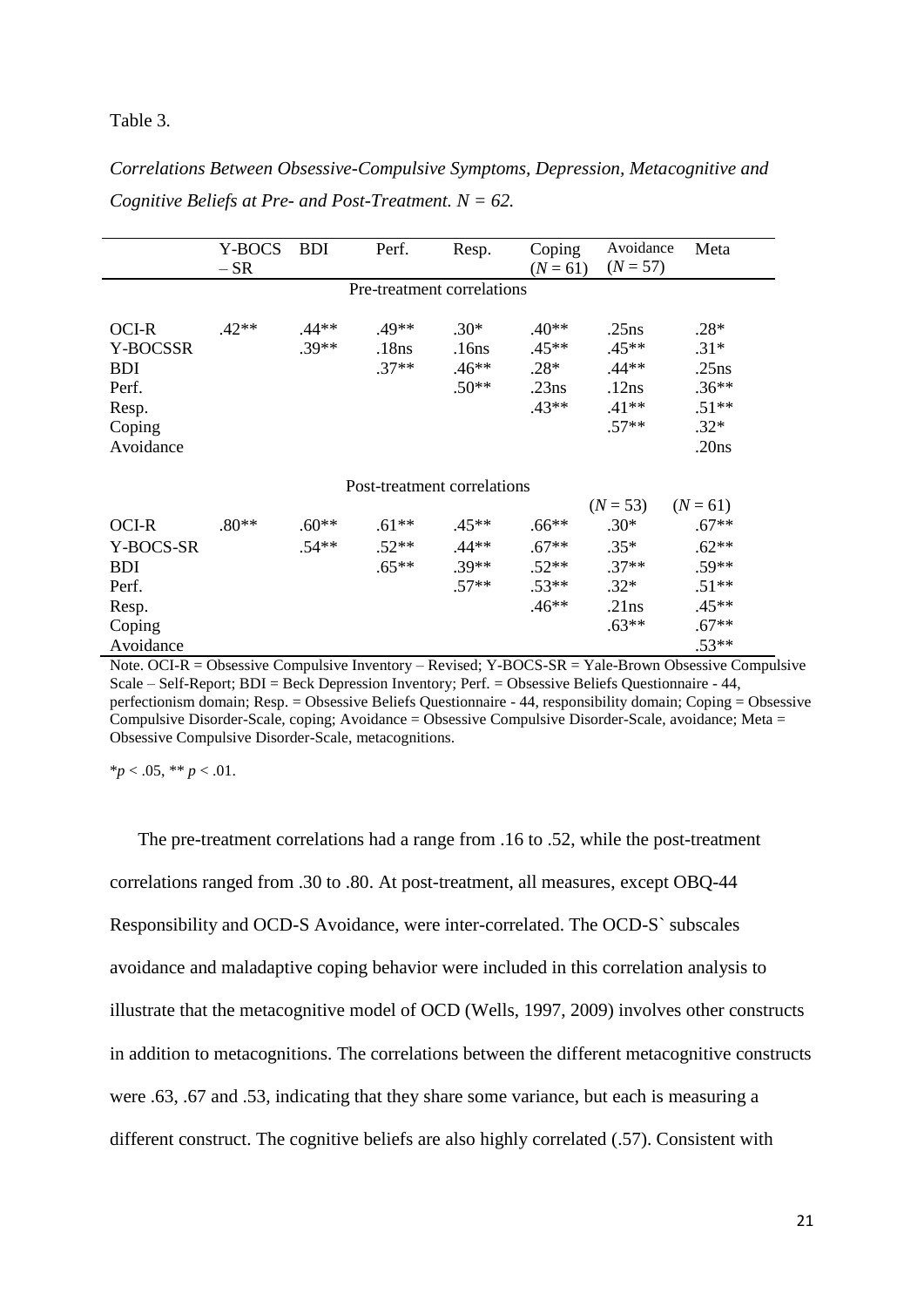metacognitive and cognitive models of OCD, and this study`s first hypothesis, all beliefs were significantly and positively correlated with obsessive-compulsive symptoms at post-treatment.

#### 3.4. Regression analyses

The four regression analyses were conducted in order to investigate how much variance in obsessive-compulsive symptoms is explained by post-treatment levels of metacognitive and cognitive beliefs, plus depression. In regressions using OCI-R as the dependent variable, the results were as follows: With the pre-treatment scores of OCI-R on the first step  $(R^2 \text{ change} =$ .22,  $p < 0.01$ ), BDI second ( $R^2$  change = .21,  $p < 0.01$ ), cognitive measures (OBQ-44) Responsibility and Perfectionism) third ( $R^2$  change = .07,  $p = 0.025$ ), and metacognitive measure (OCD-S Metacognitions) last ( $R^2$  change = .09,  $p = 0.001$ ), each step explained significant additional variance. With all predictors entered in the final equation, the adjusted  $R<sup>2</sup>$  was .55 ( $F<sub>5,55</sub> = 15.9$ ,  $p < 0.01$ ). All variables were significant independent predictors of obsessive-compulsive symptoms.

In the second regression with OCI-R as the dependent variable, the entry of cognitive and metacognitive variables was reversed. When the cognitive variables of responsibility and perfectionism were entered after metacognitions, they did not make a significant contribution ( $R^2$  change = .03,  $p = .138$ ). Metacognition was significant on step three ( $R^2$  change = .13,  $p <$ 0.01).

Analyses reported above were repeated with Y-BOCS-SR as the dependent variable. The OBQ-44 Responsibility and Perfectionism block contributed to the variance explained on step three  $(R^2 \text{ change} = .08, p = .032)$ , after controlling for the pre-treatment scores of Y-BOCS-SR ( $R^2$  change = .13,  $p = .005$ ) and the post-treatment scores of BDI ( $R^2$  change = .20,  $p <$ 0.01). Metacognitions made a further contribution on step four ( $R^2$  change = .07,  $p = .011$ ). When the order of step three and four was reversed, metacognitions contributed on step three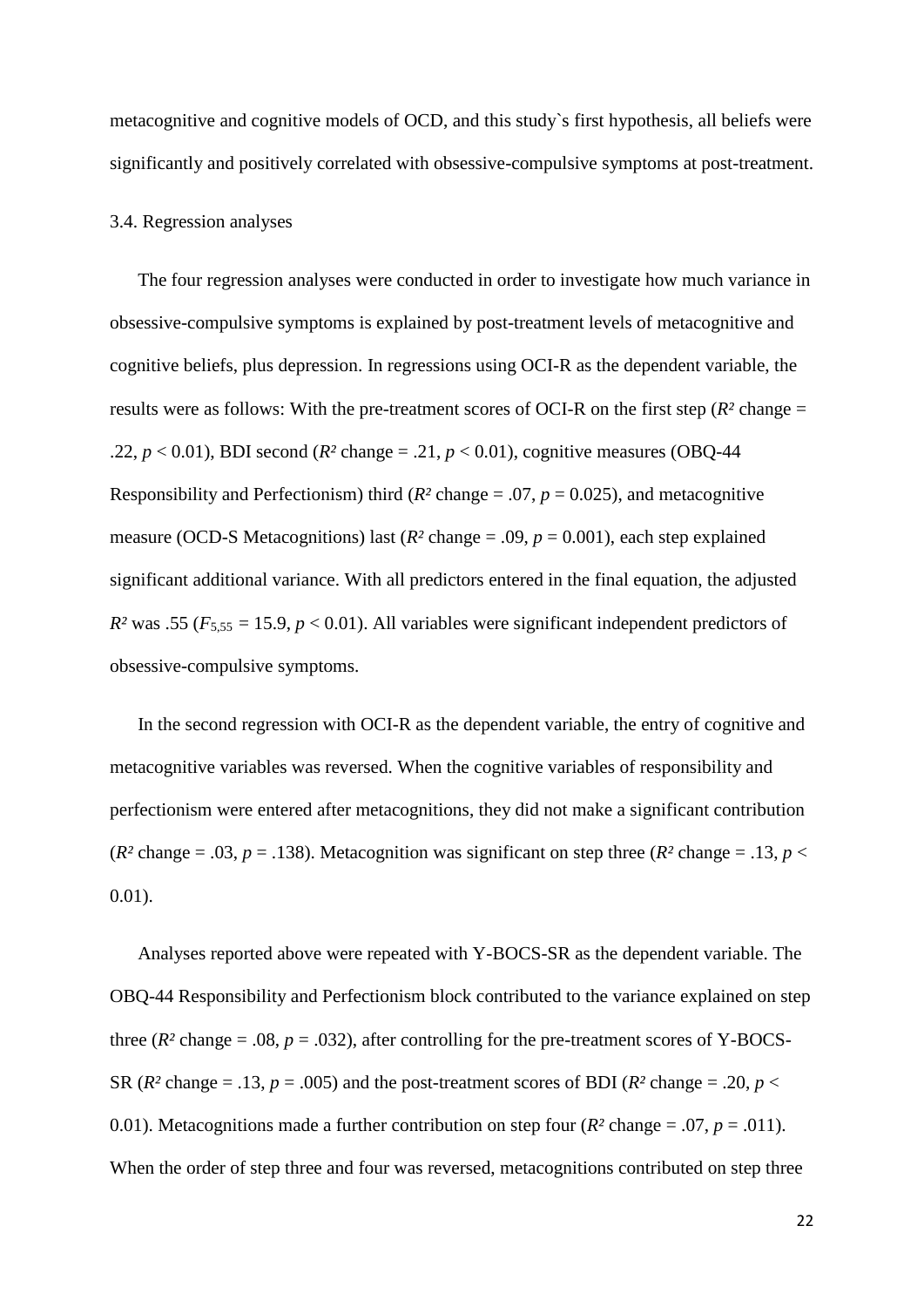$(R<sup>2</sup> change = .11, p = .001)$ , but the cognitive variables did not make a significant contribution on step four ( $R^2$  change = .03,  $p = .187$ ). The model's final adjusted  $R^2$  was .42 ( $F_{5.55} = 9.7$ ,  $p < 0.01$ ). Summary statistics for the variables in the final equations are presented in table 4. Consistent with this study`s hypotheses, metacognitions emerged as an independent predictor of obsessive-compulsive symptoms, while the relationship between cognitive beliefs and obsessive-compulsive symptoms was dependent on metacognitions.

#### Table 4.

*Summary Statistics for the Final Steps of the Equations.*

|      | Significance |
|------|--------------|
|      |              |
| 0.21 | 0.029        |
| 0.14 | 0.256        |
| 0.06 | 0.612        |
| 0.20 | 0.119        |
| 0.39 | 0.001        |
|      |              |
| 0.09 | 0.395        |
| 0.17 | 0.241        |
| 0.13 | 0.289        |
| 0.14 | 0.347        |
| 0.35 | 0.011        |
|      |              |

Note. OCI-R = Obsessive Compulsive Inventory – Revised; Y-BOCS-SR = Yale-Brown Obsessive Compulsive Scale – Self-Report; BDI= Beck Depression Inventory; OBQ-44 = Obsessive Beliefs Questionnaire – 44; OCD-S = Obsessive Compulsive Disorder - Scale.

#### **4. Discussion**

This study aimed to test the metacognitive model of OCD (Wells, 1997, 2000, 2009).

The treatment delivered was effective, and the clinical significance analyses revealed slightly

better results than other research using ERP for OCD (Fisher & Wells, 2005b). Meta-

cognitions` influence on obsessive-compulsive symptoms were evaluated and compared to the

role of two central cognitive beliefs; inflated responsibility and perfectionism. The relative

independent contributions of metacognitions, responsibility and perfectionism were tested,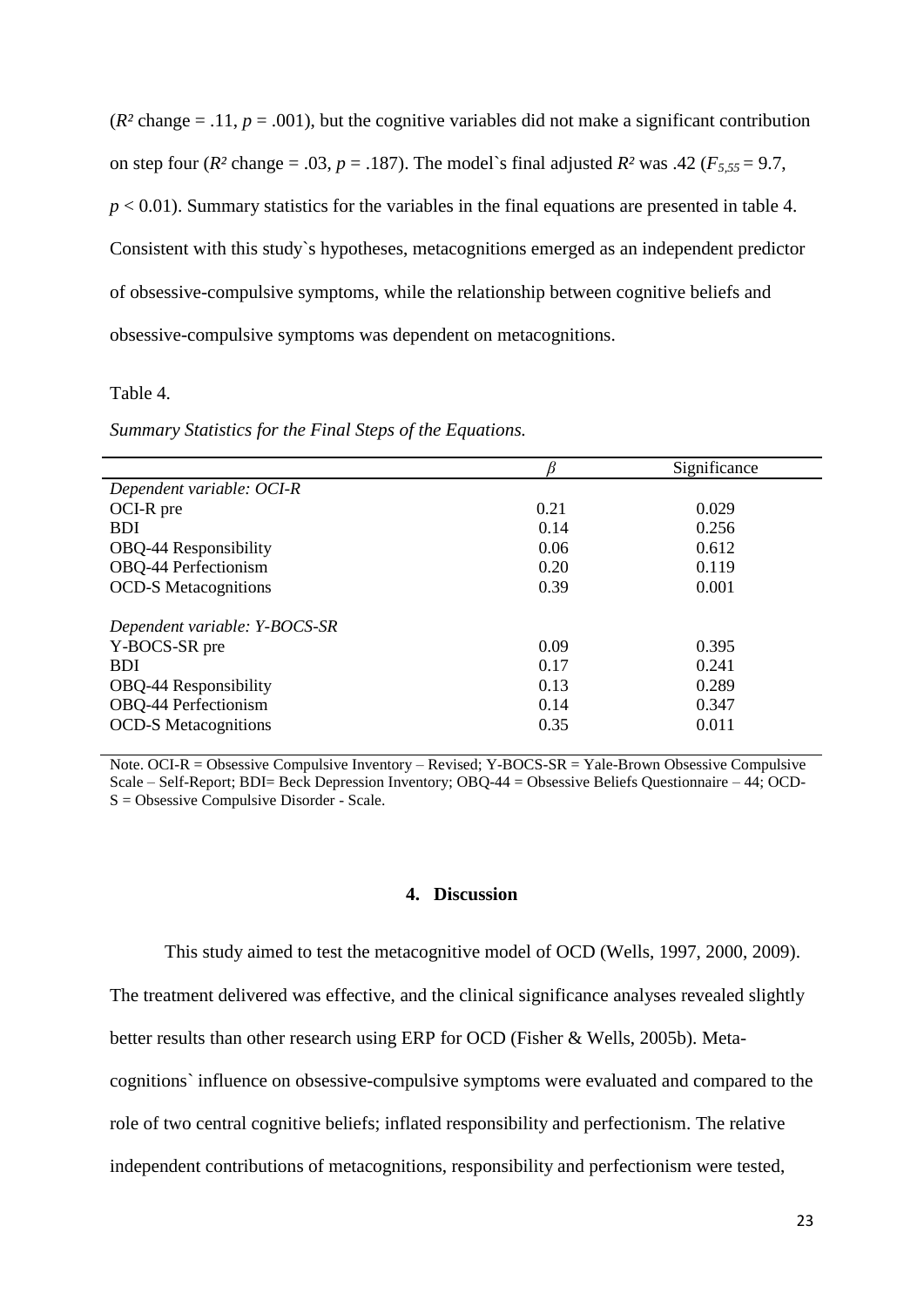while controlling for depression and the pre-scores of the dependent variables, OCI-R and YBOCS-SR. Consistent with this study`s hypotheses, metacognition emerged as an independent predictor of obsessive-compulsive symptoms, while the relationship between cognitive beliefs and obsessive-compulsive symptoms was dependent on metacognitions.

As hypothesized, all beliefs were positively and significantly correlated with obsessive-compulsive symptoms at post-treatment. This result is consistent with previous research on the relationship between obsessive-compulsive symptoms and responsibility (e.g. Salkovskis et al., 2000; Shafran, 1997; Smári & Hólmsteinsson, 2001), perfectionism (e.g. Sassaroli et al., 2008; Wu & Cortesi, 2009), and metacognitions (e.g. Emmelkamp & Aardema, 1999; Myers & Wells, 2005; Sica et al., 2007). The relationship between depression and the obsessive-compulsive measures was also significant, and this demonstrated the importance of controlling for depression in examining specific predictors of obsessivecompulsive symptoms. This corresponded to Richter, Cox, and Direnfeld`s (1994) recommendation, that there always should be a control for possible effects of depressed mood in OCD studies.

Both cognitive (responsibility and perfectionism) and metacognitive beliefs predicted obsessive-compulsive symptoms, when depression and the pre-values of obsessivecompulsive symptoms were controlled. Results from the final steps showed that metacognitive beliefs were associated with obsessive-compulsive symptoms, even when responsibility and perfectionism were controlled. However, the cognitive block of responsibility and perfectionism did not significantly add any explained variance of obsessive-compulsive symptoms when metacognitive beliefs were controlled. Thus, as hypothesized, metacognition seems to be an independent predictor of obsessive-compulsive symptoms, while responsibility and perfectionism are not. The relationship between the cognitive beliefs and obsessive-compulsive symptoms seems to be dependent on the variance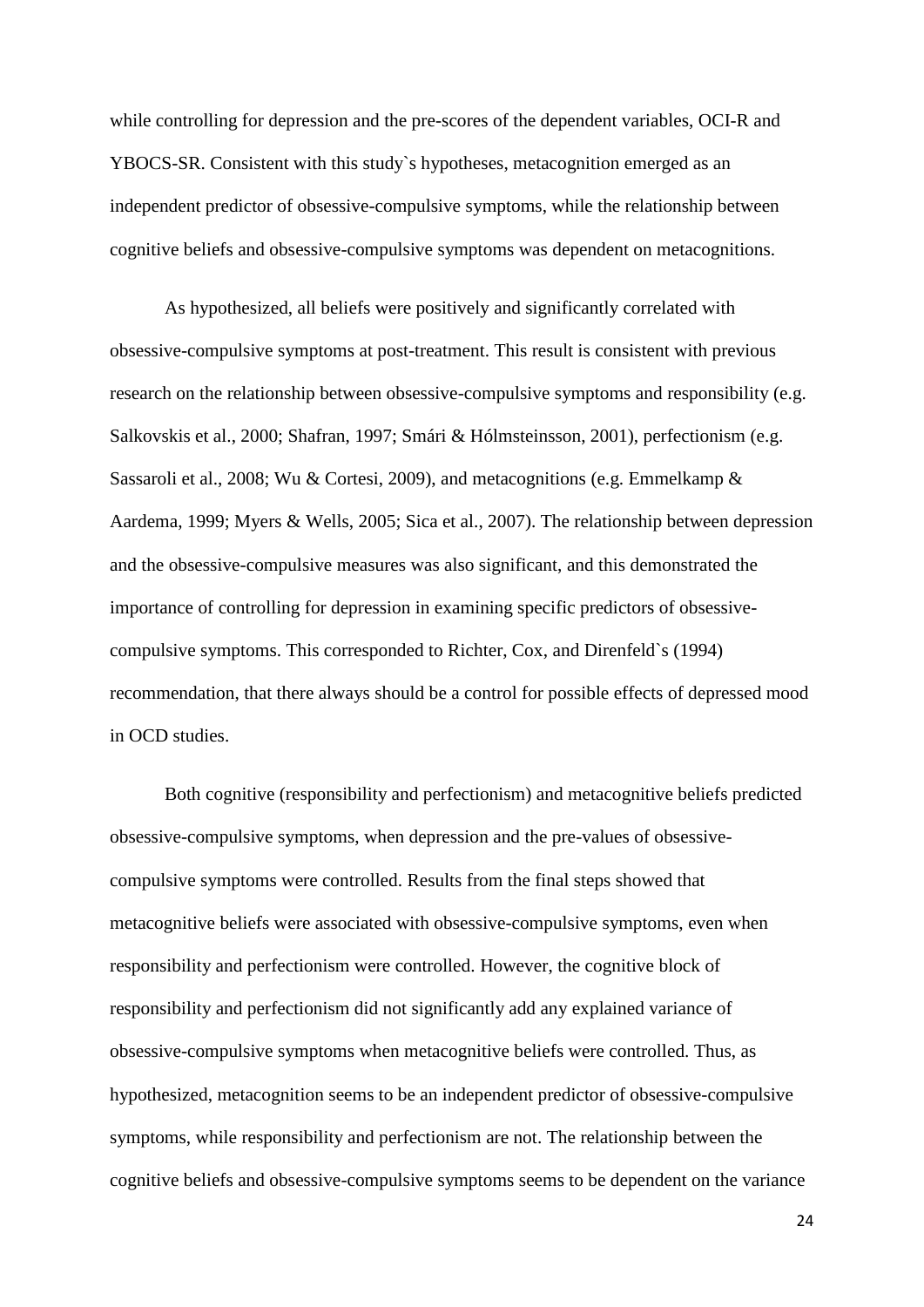shared with metacognitions. This is consistent with previous findings (Emmelkamp  $\&$ Aardema, 1999; Gwilliam et al., 2004; Myers et al., 2009a; Myers & Wells, 2005; Solem et al., 2009a, 2010b), and with the metacognitive model of OCD (Wells, 1997, 2000, 2009). However, it is not consistent with theoretical models of responsibility (Rachman, 1993; Salkovskis, 1985, 1999) and perfectionism (e.g. OCCWG, 2005; Rhéaume et al., 1995), which promote responsibility and perfectionism as the primary keys to understanding and developing OCD. This replicates the role of metacognitions in changes occurring during the treatment of OCD (Solem et al., 2009a), and extends them to a new measure of metacognitions specially designed to study OCD, and for the first time to an in-patient treatment population.

Depressive symptoms were also reduced during treatment, and the regression analyses showed that depression predicted obsessive-compulsive symptoms. However, beta values indicated that depressive symptoms were not among the variables that had the largest influence on obsessive-compulsive symptoms. There has been some controversy around depression`s effect on OCD-treatment. Some studies have found that comorbid depression does influence (e.g. Raffin, Fachel, Ferrão, Pasquoto de Souza, & Cordioli, 2009), while others have found no relationship between initial depression and treatment outcome (e.g. Storch et al., 2010; Anholt et al., 2011). Abramowitz, Franklin, Street, Kozak, and Foa (2000) argued that only severe depression would interfere with treatment. Anholt et al. (2011) concluded that depression more often was secondary to OCD than the reversal, and claimed that when OCD treatment was successful, depressive symptoms were likely to ameliorate as well. This study's results supported Anholt et al.'s (2011) standpoint.

Shortly summarized, this study demonstrated changes in obsessive-compulsive symptoms, depressive symptoms, and cognitive and metacognitive beliefs during treatment. All parts of the metacognitive model of OCD (metacognitions, avoidance, and maladaptive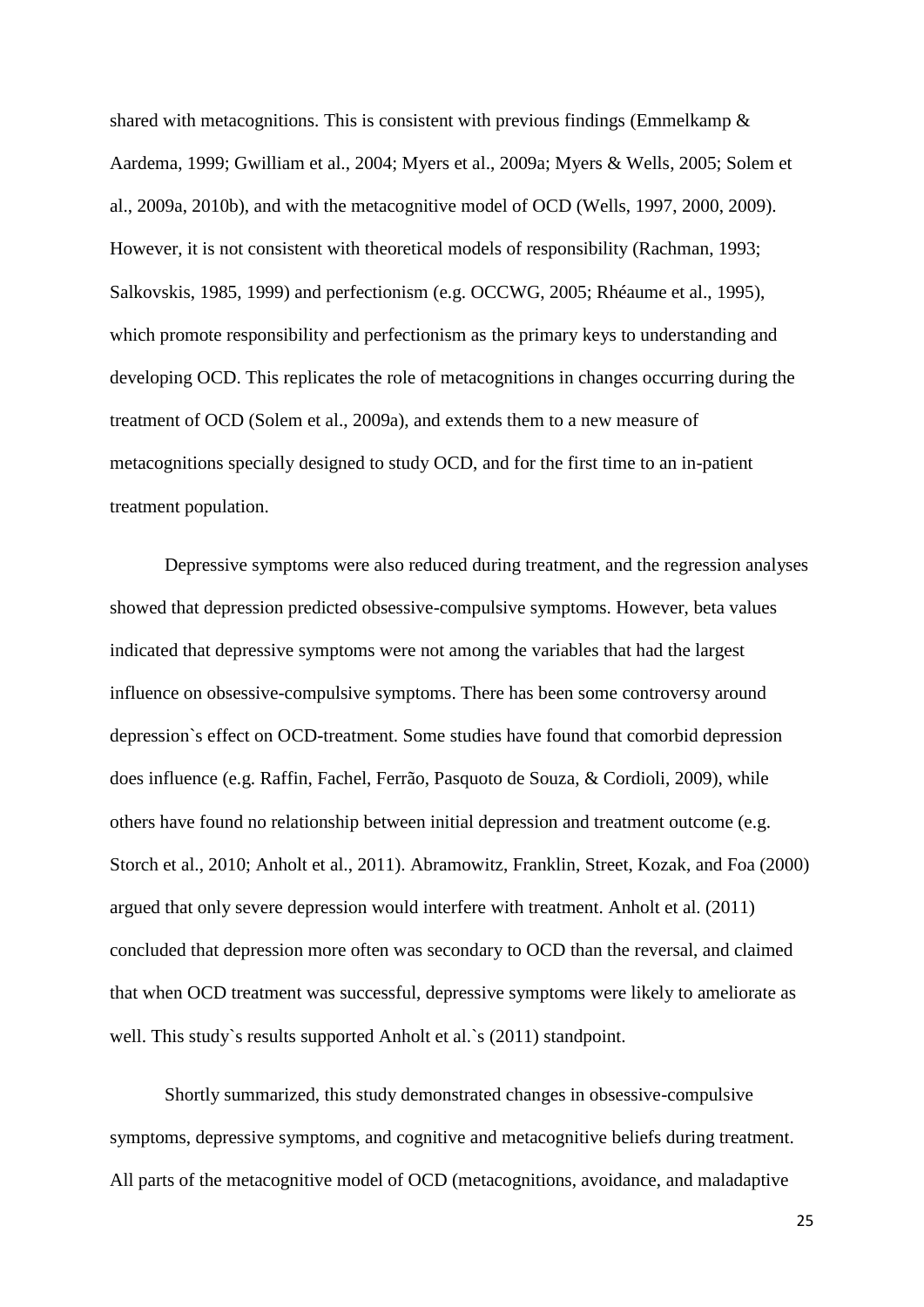coping behavior) were significantly associated with obsessive-compulsive symptoms. In addition, these metacognitive constructs were independent predictors of obsessive-compulsive symptoms, while controlling for depression, responsibility, and perfectionism. How should these results be interpreted? According to the metacognitive model of OCD (Wells, 1997, 2000, 2009), metacognitions can cause obsessive-compulsive symptoms to develop. However, this study used a cross-sectional design, and therefore cannot conclude in regard to causation. The reversed possibility; that obsessive-compulsive symptoms can lead to dysfunctional metacognitions, is also possible.

A third possibility is that the treatment has taught the patients that metacognitions are important, i.e. the relationship found between obsessive-compulsive symptoms and metacognitions is spurious. This possibility exists, due to some use of metacognitive interventions, plus the fact that two therapists were undergoing training in metacognitive therapy. Thus, there may be doubt about where their allegiance lay, and whether/at which extent this was communicated to the patients. However, despite some use of metacognitive elements at an individual basis, the treatment in this study was not centered on metacognitions. The primary interventions were cognitive-behavioral, with much focus on ERP. This training up of changes in cognitions still apparently didn`t have any effect on results from the regression analyses. Further, the pre-treatment correlations showed that the relationship between obsessive-compulsive symptoms and metacognitions was significant before treatment began. This pre-treatment association was found despite the restricted range in the data material, which often makes it difficult to find correlations. The correlation between obsessive-compulsive symptoms and metacognitions grew stronger during treatment, but that could possibly be explained by the increased variance in the severity of OCDsymptoms after treatment. Thus, the relationship between metacognitions and obsessivecompulsive symptoms does not seem taught during treatment, but probably existed before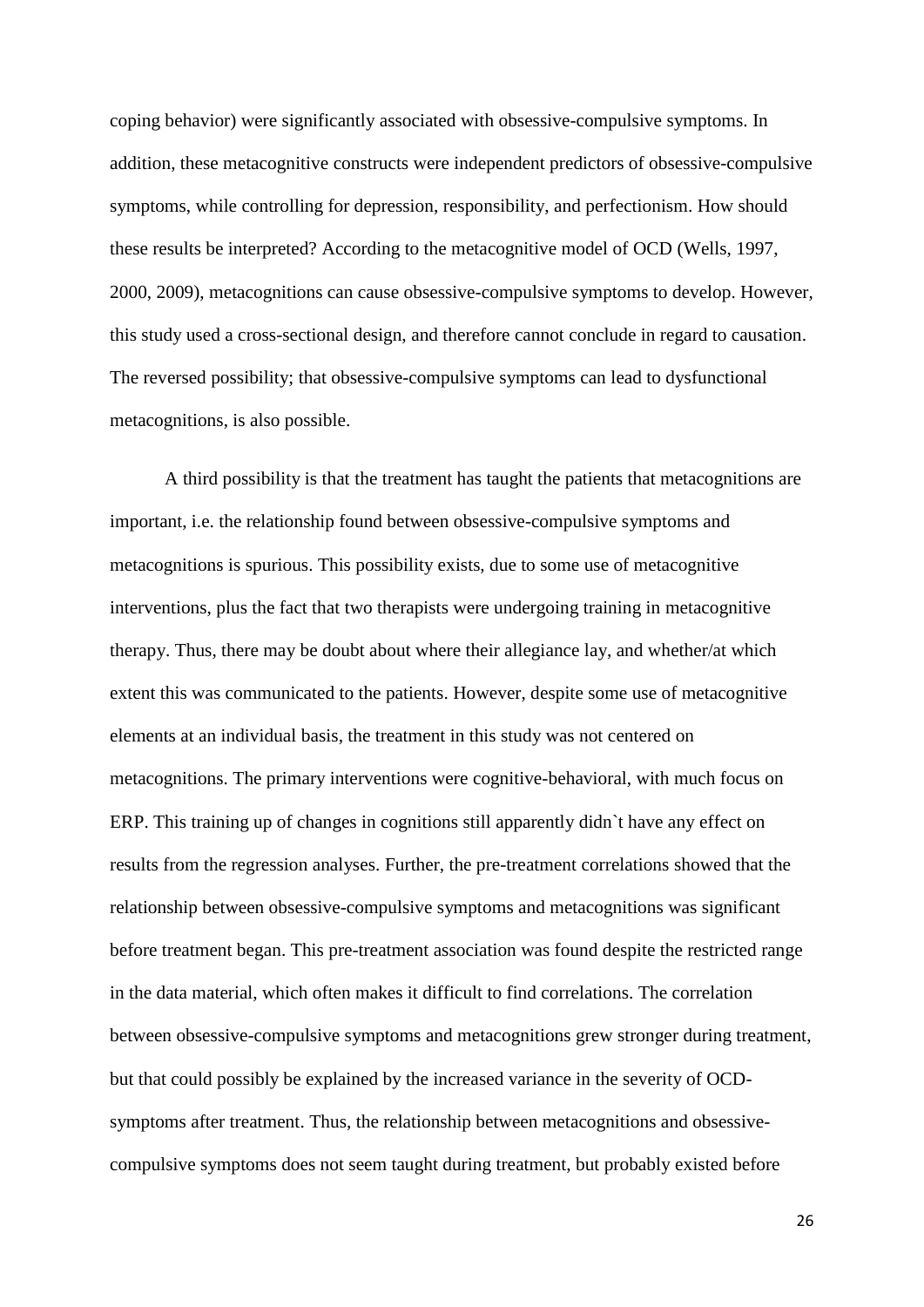treatment. These results provide further support for the metacognitive model of OCD (Wells, 1997, 2000, 2009) and the relationship between metacognitions and obsessive-compulsive symptoms.

#### 4.1 Limitations

The current study had several limitations. As previously mentioned, this study had a cross-sectional design, which means that no conclusions about causation can be made. The metacognitive model of OCD (Wells, 1997, 2000, 2009) proposes that metacognitions can cause obsessive-compulsive symptoms to develop, but a correlational design cannot exclude the reversed possibility; that obsessive-compulsive symptoms can lead to dysfunctional metacognitive beliefs. However, Rassin et al. (1999) and Myers et al. (2009b) demonstrated that thought-fusion beliefs had a causal effect on obsessive-compulsive symptoms. Further prospective studies are needed to test the direction of causation.

Second, all data were collected using self-report measures. Numerous problems are associated with the use of self-report measures, e.g. response styles, impression management and self-deception (Matthews, Deary, & Whiteman, 2003). Further, lack of method variance potentially inflates correlations. Interviewer ratings (e.g. interview Y-BOCS) or peer reports could have been informative methods.

Third, a relatively new questionnaire (OCD-S) was used, which has unknown psychometric properties. Research is needed to evaluate its psychometrics. Nevertheless, the results are consistent with those obtained by studies using measures of metacognitions which are considered valid and reliable, such as the Metacognitions Questionnaire  $-30$  (e.g. Myers & Wells, 2005), Beliefs About Rituals Inventory (e.g. Myers et al., 2009a; Solem et al., 2010b), and the Thought-Fusion Instrument (e.g. Gwilliam et al., 2004). Perfectionism and responsibility were measured by OBQ-44, but different measures could possibly have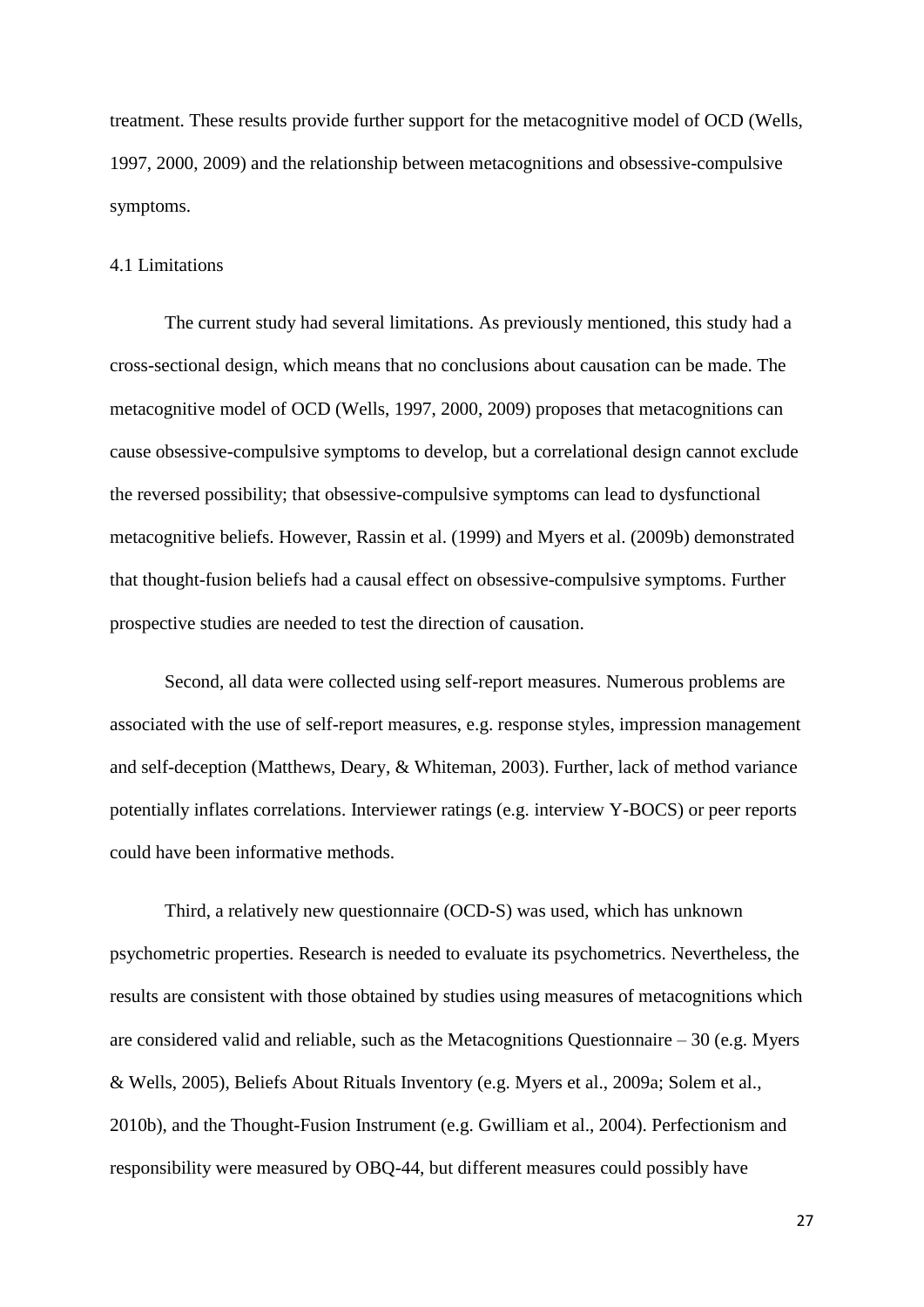captured other important aspects of the beliefs and/or added more strength to the findings, e.g. the Frost Multidimensional Perfectionism Scale (Frost et al., 1990) or the Responsibility Appraisal Questionnaire - Revised (RAQ – R, Rachman, Thordarson, Shafran, & Woody, 1995). However, the results are consistent with those obtained by studies using both the OBQ-44 (e.g. Myers et al., 2009a; Solem et al., 2010b) and other measures like RAQ-R (e.g. Gwilliam et al., 2004), and Responsibility Attitude Scale (e.g. Myers & Wells, 2005).

Fourth, the sample size in this study was relatively small, which can increase the risk of Type II errors. However, the sample size was within the limits of "the rule of thumb", which is to have at least ten times as many participants as predictor variables in the regression analyses (Maxwell, 2000).

Fifth, adequate measures of inter-rater reliability of the diagnostic assessments would have improved the strength of these findings, i.e. to secure a representable sample of OCDpatients. Measures of treatment integrity and adherence could also have improved this study, since measures of this kind would have given better estimates of what kind of treatment which was given, and whether the treatment actually was being followed.

## 4.2 Conclusions

Despite the above limitations, these results provided further support for the metacognitive model of OCD (Wells, 1997, 2000, 2009) and the relationship between metacognitions and obsessive-compulsive symptoms. The results suggested that metacognition has an important and central role in OCD.

The potential scientific use of these results lies in a better understanding of OCD and its precursors, while a potential clinical use lies in both a better understanding and a better treatment of OCD. ERP treatment is regarded as "the treatment of choice", while CBT and some pharmacological treatments also are considered effective treatment alternatives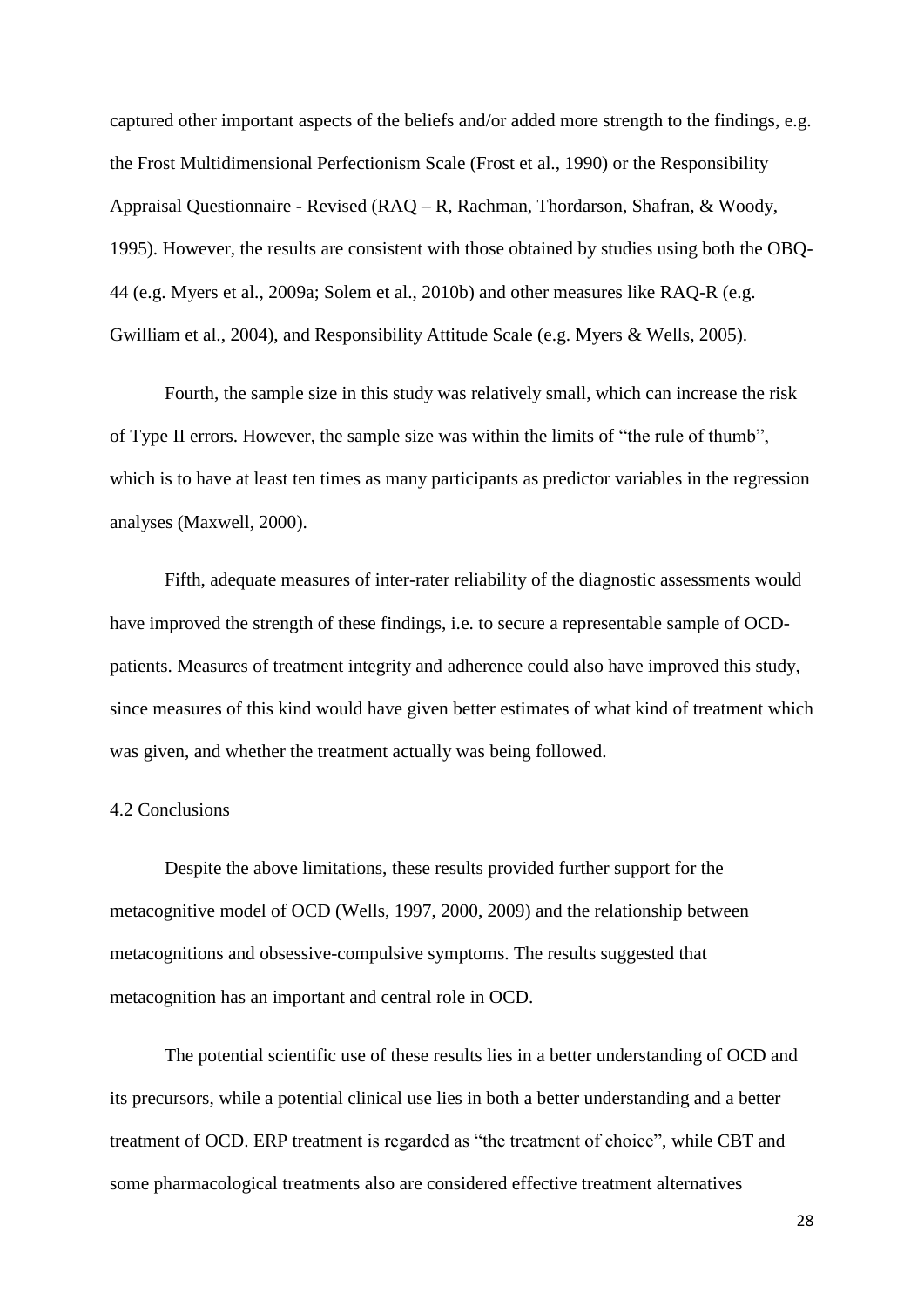(Abramowitz, 1997; Eddy, Dutra, Bradley, & Westen, 2004; Fisher & Wells, 2005b; van Balkom et al., 1994). However, ERP treatment has some drawbacks, e.g. high rates of refusal (Kozak, 1999) and high drop-out rate (Whittal & McLean, 1999). This study`s results confirm this picture, with its high post-treatment effect sizes and clinical significance ratings of CBT, and a total sum of refusal and drop-out rate at nearly 23 %. Therefore, this study`s support to the metacognitive theory of OCD and metacognitions` role in OCD also strengthens the notion of metacognitive therapy as a possible treatment alternative to ERP. Metacognitive therapy aims to treat OCD by modifying metacognitive beliefs directly, and refines the use of exposure, i.e. claims that prolonged exposure and habituation is no longer required for belief change (Wells, 1997, 2000, 2009). Metacognitive therapy has some preliminary promising results, which suggest that metacognitive therapy could be a brief and effective treatment (Fisher & Wells, 2005a, 2008).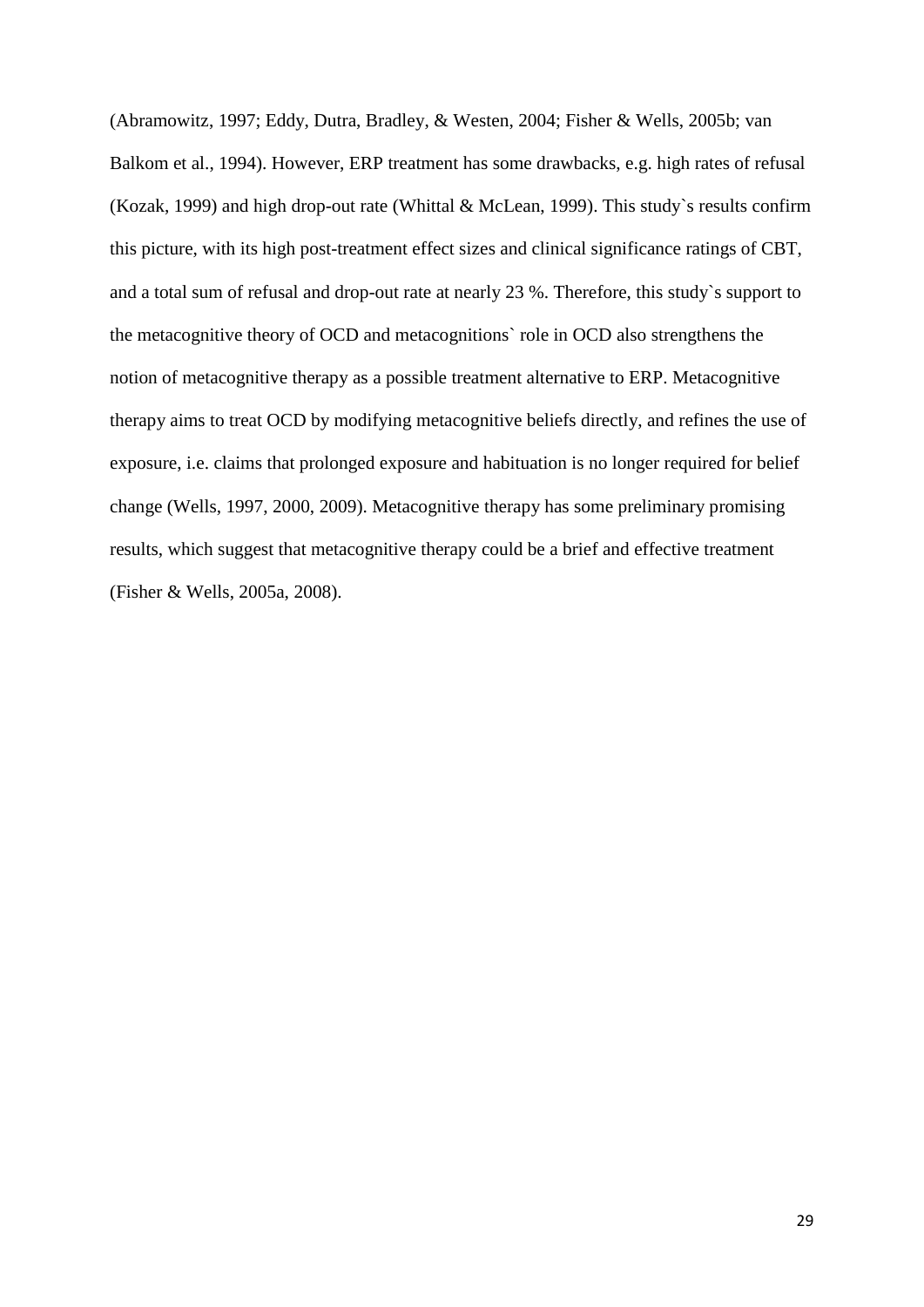#### **References:**

- Aasen, H. (2001). *An empirical investigation of depression symptoms: Norms, psychometric characteristics and factor structure of the Beck Depression Inventory II.* (Master thesis, University of Bergen). Bergen: Department of psychosocial sciences.
- Abramowitz, J. S. (1997). Effectiveness of psychological and pharmacological treatments for obsessive-compulsive disorder: A quantitative review. *Journal of Consulting and Clinical Psychology, 65,* 44-52.
- Abramowitz, J. S. (2004). Treatment of obsessive-compulsive disorder in patients who have comorbid major depression. *Journal of Clinical Psychology, 60,* 1133-1141.
- Abramowitz, J. S., & Deacon, B. J. (2006). Psychometric properties and construct validity of the Obsessive-Compulsive Inventory – Revised: Replication and extension with a clinical sample. *Journal of Anxiety Disorders, 20,* 1016-1035.
- Abramowitz, J. S., Franklin, M. E., Street, G. P., Kozak, M. J., & Foa. E. B. (2000). Effects of comorbid depression on response to treatment for obsessive-compulsive disorder. *Behavior Therapy, 31,* 517–528.

Abramowitz, J. S., Tolin, D. F., & Diefenbach, G. J. (2005). Measuring change in OCD: Sensitivity of the Obsessive-Compulsive Inventory – Revised. *Journal of Psychopathology and Behavioral Assessment, 27*, 317-324.

American Psychiatric Association (1994). *Diagnostic and Statistical Manual of Mental Disorders, Fourth Edition.* Washington DC: American Psychiatric Association.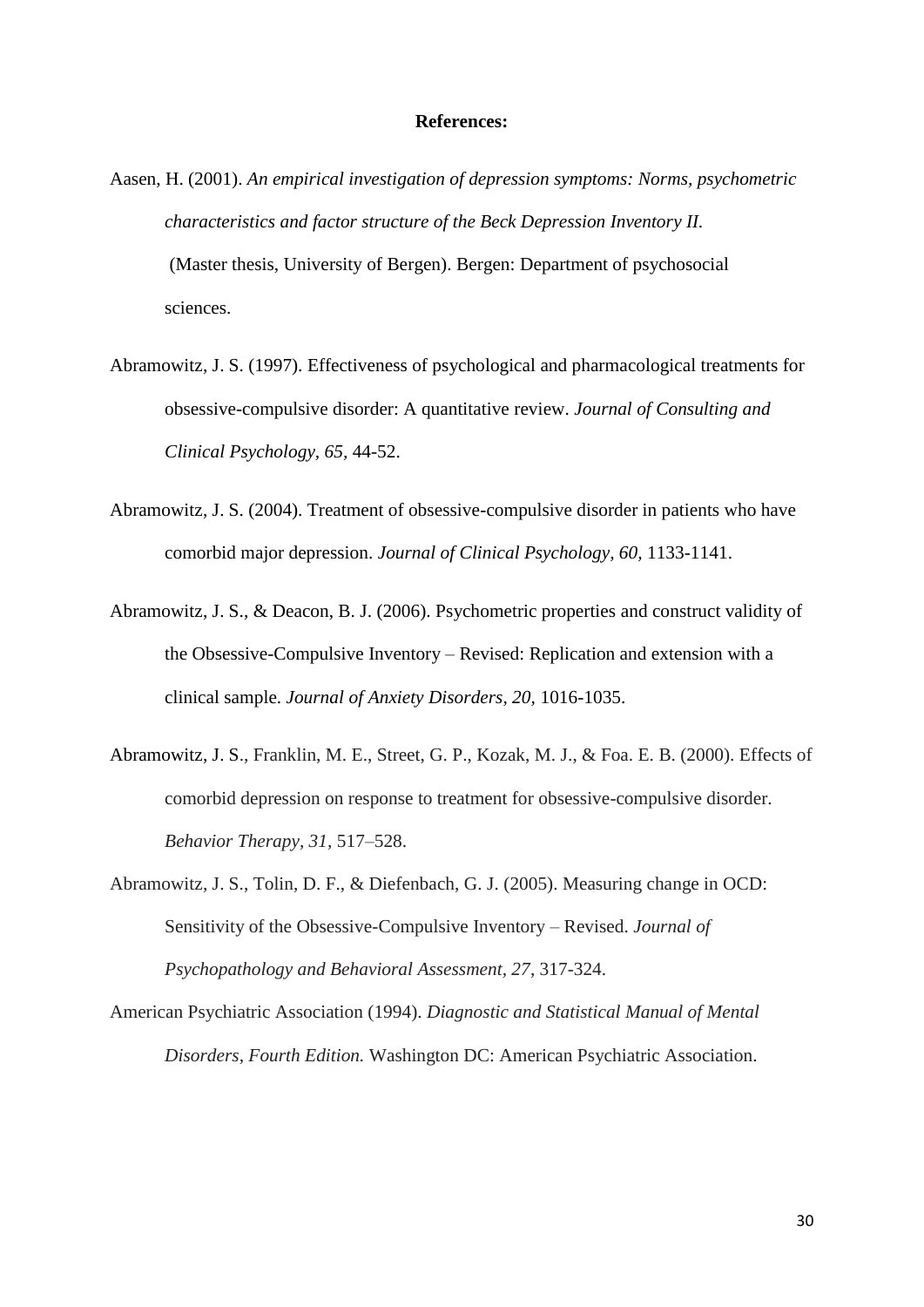- Anholt, G. E., Aderka, I. M., van Balkom, A. J. L. M., Smit, J. H., Hermesh, H., de Haan, E., & van Oppen, P. (2011). The impact of depression on the treatment of obsessive-compulsive disorder: Results from a 5-year follow-up. *Journal of Affective Disorders, 135,* 201-207.
- Baer, L., Brown-Beasley, M. W., Sorce, J., & Henriques, A. I. (1993). Computer-assisted telephone administration of a structured interview for obsessive-compulsive disorder. *The American Journal of Psychiatry, 150,* 1737-1738.
- Bartz, J. A., & Hollander, E. (2006). Is obsessive-compulsive disorder an anxiety disorder? *Progress in Neuro-Psychopharmacology and Biological Psychiatry, 30,* 338-352.
- Beck, A. T., Rush, A. J., Shaw, B. F., & Emery, G. (1979). *Cognitive therapy of depression.* New York: The Guilford Press.
- Beck, A. T., Steer, R. A., & Brown, G. K. (1996). *Manual for the Beck Depression Inventory II.* San Antonio, SX: Psychological Corporation.
- Beck, A. T., Steer, R. A., & Carbin, M. G. (1988). Psychometric properties of the Beck Depression Inventory: Twenty-five years of evaluation. *Clinical Psychology Review, 8,* 77-100.
- Bolton, D. (1996). Annotation: Developmental issues in obsessive-compulsive disorder. *Journal of Child Psychology and Psychiatry, 37,* 131-137.
- Brown, T. A., DiNardo, P. A., & Barlow, D. H. (1994). *Anxiety disorders interview schedule* (4th ed.). Boulder, CO: Graywind Publications.
- Cohen, J. (1988). *Statistical power analysis for the behavioral sciences* (2nd ed.). Hillsdale, New Jersey: Lawrence Earlbaum Associates.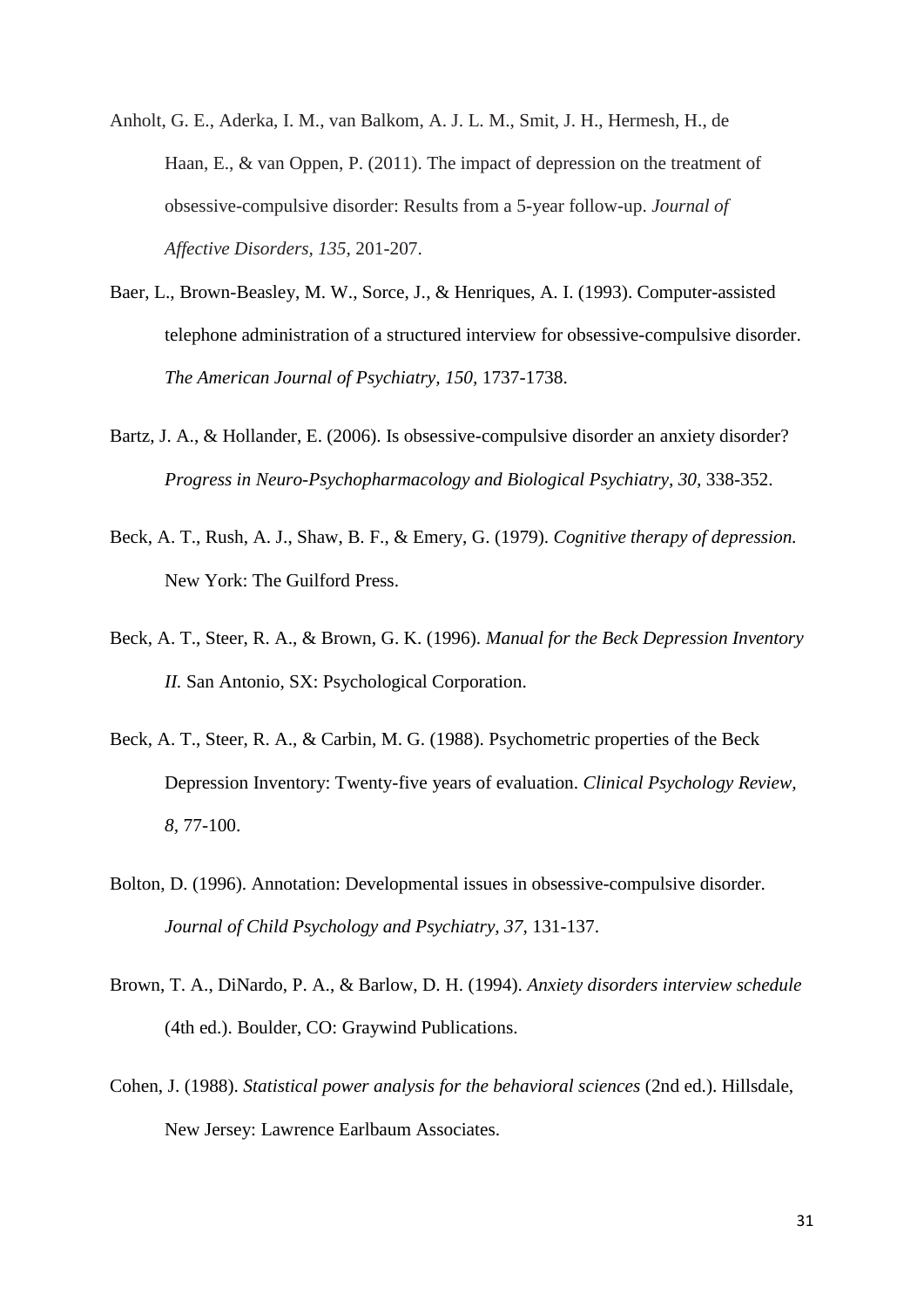- Coles, M. E., Frost, R. O., Heimberg, R. G., & Rhéaume, J. (2003). "Not just right experiences": Perfectionism, obsessive-compulsive features and general psychopathology. *Behaviour Research and Therapy, 41,* 681-700.
- De Luca, V., Gershenzon, V., Burroughs, E., Javaid, N., & Richter, M. A. (2011). Age at onset in Canadian OCD patients: Mixture analysis and systematic comparison with other studies. *Journal of Affective Disorders, 133*, 300-304.
- Denys, D., Tenney, N, van Megen, H. J. G. M., de Geus, F., & Westenberg, H. G. M. (2004). Axis I and II comorbidity in a large sample of patients with obsessive-compulsive disorder. *Journal of Affective Disorders, 80,* 155-162.
- Dozois, D. J. A., Dobson, K. S., & Ahnberg, J. L. (1998). A psychometric evaluation of the Beck Depression Inventory-II. *Psychological Assessment, 10,* 83-89.
- Eddy, K. T., Dutra, L., Bradley, R., & Westen, D. (2004). A multidimensional meta-analysis of psychotherapy and pharmacotherapy for obsessive-compulsive disorder. *Clinical Psychology Review, 24,* 1011-1030.
- Eichstedt, J. A., & Arnold, S. L. (2001). Childhood-onset obsessive-compulsive disorder: A tic-related subtype of OCD? *Clinical Psychology Review, 21,* 137-157.
- Emmelkamp, P. M. G., & Aardema, A. (1999). Metacognition, specific obsessive-compulsive beliefs and obsessive-compulsive behaviour. *Clinical Psychology and Psychotherapy, 6*, 139-145.
- Fisher, P. L., & Wells, A. (2005a). Experimental modification of beliefs in obsessivecompulsive disorder: A test of the metacognitive model. *Behaviour Research and Therapy, 43*, 821-829.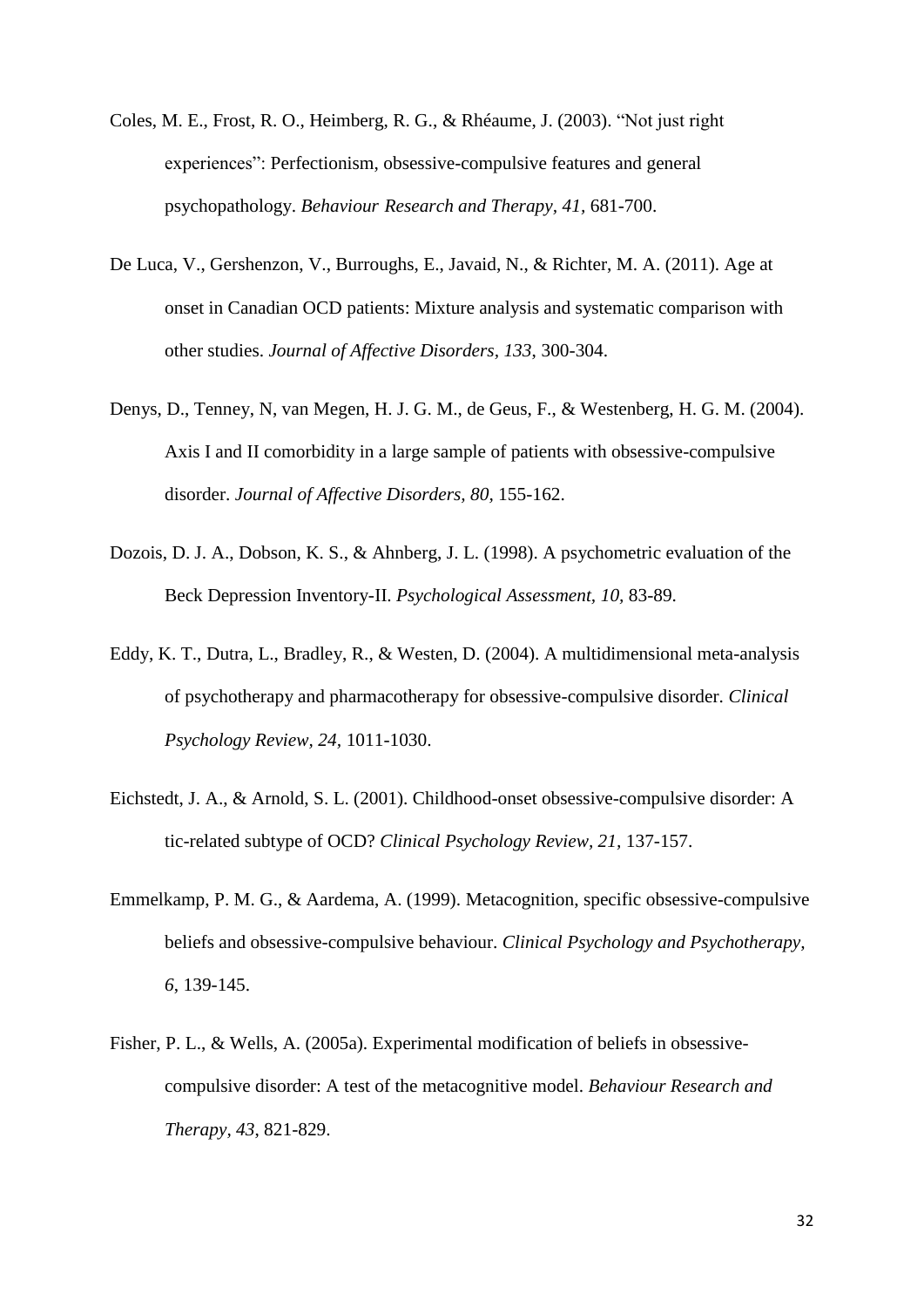- Fisher, P. L., & Wells, A. (2005b). How effective are cognitive and behavioural treatments for obsessive-compulsive disorder? A clinical significance analysis. *Behaviour Research and Therapy, 43*, 1543-1558.
- Fisher, P. L., & Wells, A. (2008). Metacognitive therapy for obsessive-compulsive disorder: A case series. *Journal of Behavior Therapy and Experimental Psychiatry, 39,* 117- 132.
- Foa, E. B., Huppert, J. D., Leiberg, S., Langner, R., Kichic, R., Hajcak, G., & Salkovskis, P. M. (2002). The Obsessive-Compulsive Inventory: Development and validation of a short version. *Psychological Assessment, 14,* 485-496.
- Foa, E. B., & Kozak, M. J. (1986). Emotional processing of fear: Exposure to corrective information. *Psychological Bulletin, 99*, 20-35.
- Foa, E. B., & Kozak, M. J. (1997). *Mastery of obsessive-compulsive disorder: Client workbook*. New York: Graywind Publications.
- Frost, R. O., Marten, P., Lahart, C., & Rosenblate, R. (1990). The dimensions of perfectionism. *Cognitive Therapy and Research, 14*, 449-468.
- Frost, R. O., Novara, C., & Rhéaume, J. (2002). Perfectionism in obsessive compulsive disorder. In Frost, R. O., & Steketee, G. (Eds.), *Cognitive approaches to obsessions and compulsions: Theory, assessment, and treatment.* (1<sup>st</sup> ed., pp. 91-107). Oxford: Pergamon.
- Frost, R. O., & Steketee, G. (1997). Perfectionism in obsessive-compulsive disorder patients. *Behaviour Research and Therapy, 35,* 291-296.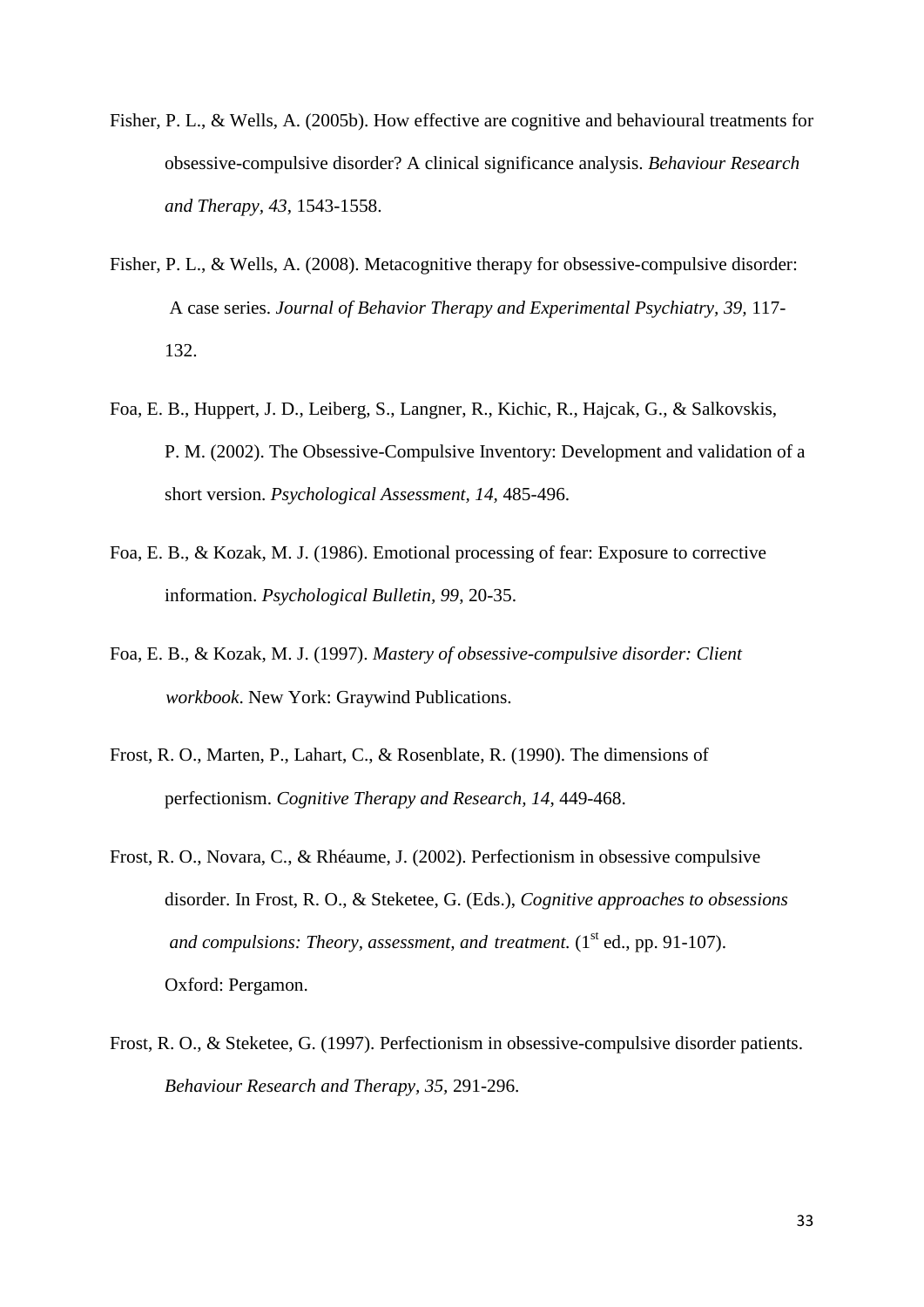- Goodman, W. K., Price L. H., Rasmussen, S. A., Mazure, C., Fleischmann, R. L., Hill, C. L., Heninger, G. R., & Charney, D. S. (1989a). The Yale-Brown Obsessive Compulsive Scale I. Development, use, and reliability. *Archives of General Psychiatry, 46,* 1006- 1011.
- Goodman, W. K., Price L. H., Rasmussen, S. A., Mazure, C., Delgado, P., Heninger, G. R., & Charney, D. S. (1989b). The Yale-Brown Obsessive Compulsive Scale II. Validity. *Archives of General Psychiatry, 46,* 1012-1016.
- Grabill, K., Merlo, L., Duke, D., Harford, K., Keeley, M. L., Geffken, G. R., & Storch, E. A. (2008). Assessment of obsessive-compulsive disorder: A review. *Journal of Anxiety Disorders, 22,* 1-17.
- Gwilliam, P., Wells, A., & Cartwright-Hatton, S. (2004). Does meta-cognition or responsibility predict obsessive-compulsive symptoms: A test of the metacognitive model. *Clinical Psychology and Psychotherapy, 11,* 137-144.
- Gönner, S., Leonhart, R., & Ecker, W. (2008). The Obsessive-Compulsive Inventory Revised (OCI-R): Validation of the German version in a sample of patients with OCD, anxiety disorders, and depressive disorders. *Journal of Anxiety Disorders, 22,* 734- 749.
- Halmi, K. A., Sunday, S. R., Strober, M., Kaplan, A., Woodside, D. B., Fichter, M., … Kaye, W. H. (2000). Perfectionism in anorexia nervosa: Variation by clinical subtype, obsessionality, and pathological eating behavior. *The American Journal of Psychiatry, 157*, 1799-1805.
- Kozak, M. J. (1999). Evaluating treatment efficacy for obsessive-compulsive disorder: Caveat practitioner. *Cognitive and Behavioral Practice, 6,* 422-426.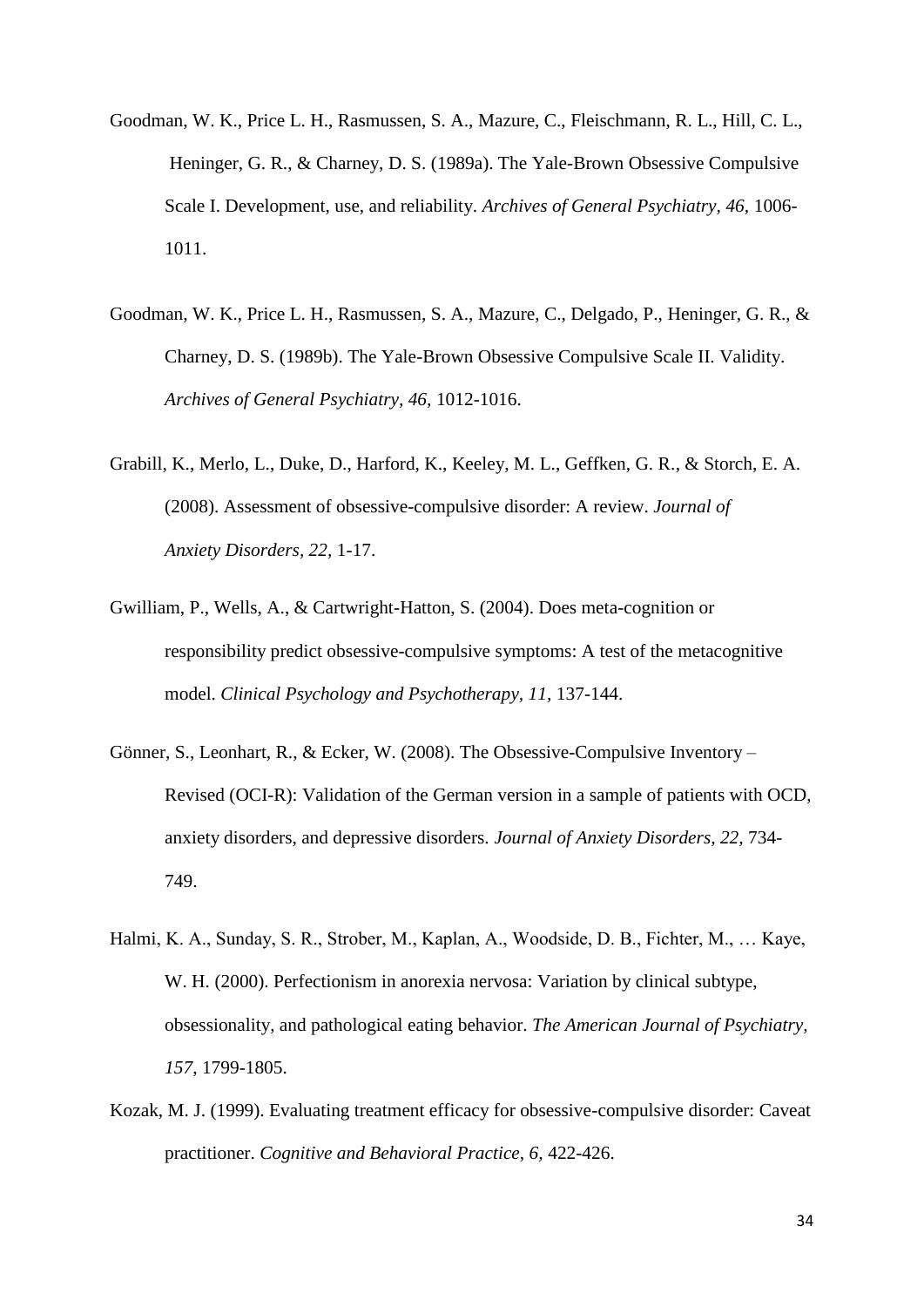- Matthews, G., Deary, I. J., & Whiteman, M. C. (2003). *Personality traits* (2nd ed.). Cambridge: The University Press.
- Maxwell, S. E. (2000). Sample size and multiple regression analysis. *Psychological Methods, 5*, 434-458.
- Myers, S. G., Fisher, P. L., & Wells, A. (2008). Belief domains of the Obsessive Beliefs Questionnaire – 44 (OBQ-44) and their specific relationship with obsessivecompulsive symptoms. *Journal of Anxiety Disorders, 22,* 475-484.
- Myers, S. G., Fisher, P. L., & Wells, A. (2009a). An empirical test of the metacognitive model of obsessive-compulsive symptoms: Fusion beliefs, beliefs about rituals, and stop signals. *Journal of Anxiety Disorders, 23,* 436-442.
- Myers, S. G., Fisher, P. L., & Wells, A. (2009b). Metacognition and cognition as predictors of obsessive-compulsive symptoms: A prospective study. *International Journal of Cognitive Therapy, 2,* 132-142.
- Myers, S. G., & Wells, A. (2005). Obsessive-compulsive symptoms: The contribution of metacognitions and responsibility. *Journal of Anxiety Disorders, 19,* 806-817.
- Norrholm, S. D., & Ressler, K. J. (2009). Psychiatry-developmental disorder. Genetics of anxiety and trauma-related disorders. *Neuroscience, 164,* 272-287.
- Norwegian Institute of Public Health (2009). *Psychiatric disorders in Norway: A perspective of people`s health.* Report 2009:8. Retrieved November 8, 2011 from [http://www.fhi.no/dokumenter/68675aa178.pdf.](http://www.fhi.no/dokumenter/68675aa178.pdf)
- Obsessive Compulsive Cognitions Working Group (2005). Psychometric validation of the Obsessive Belief Questionnaire and the Interpretation of Intrusions Inventory – Part 2: Factor analyses and testing of a brief version. *Behaviour Research and Therapy, 43,* 1527-1542.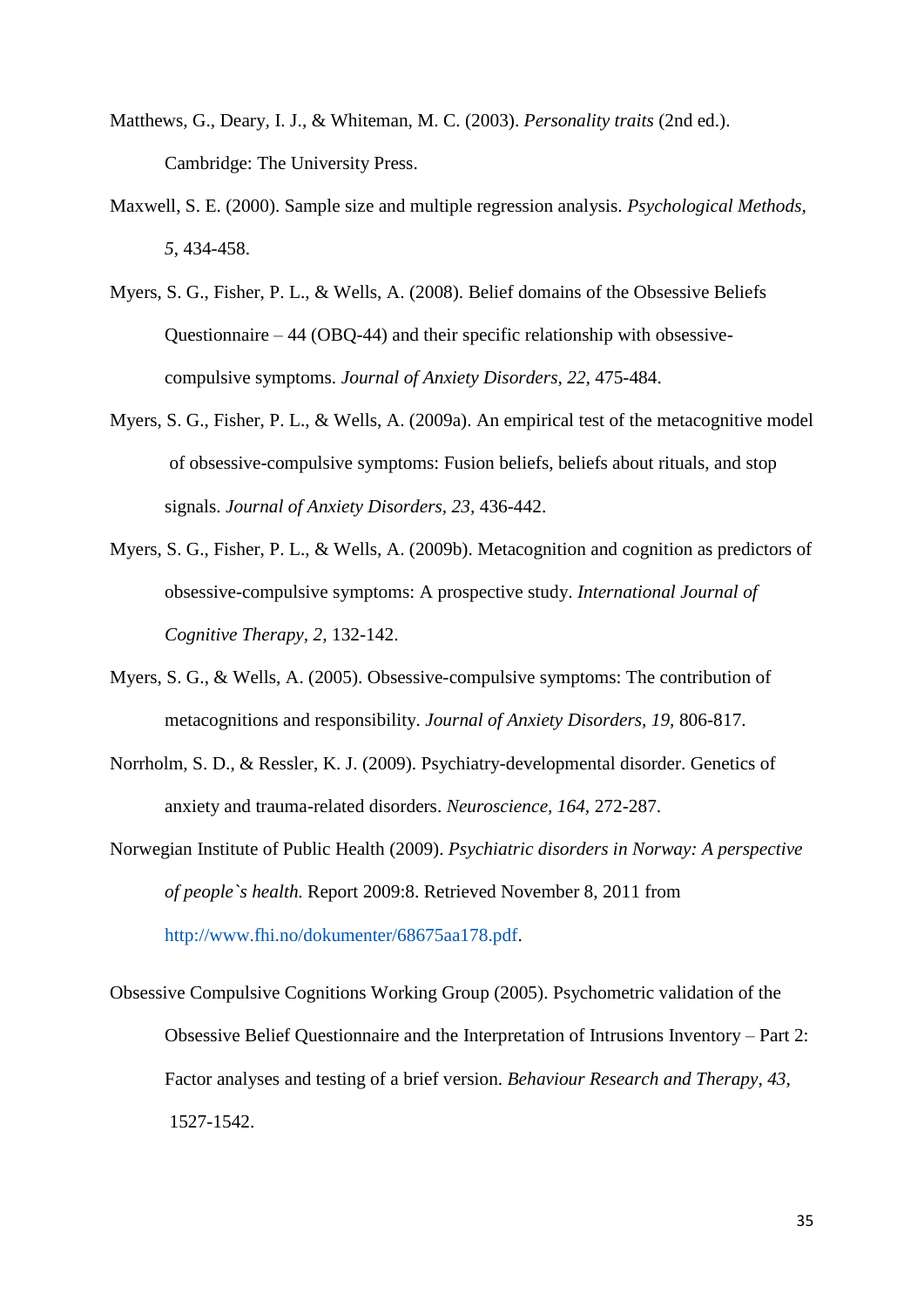- Purdon, C., & Clark, D. A. (1999). Metacognition and obsessions. *Clinical Psychology and Psychotherapy, 6,* 102-110.
- Rachman, S. (1993). Obsessions, responsibility and guilt. *Behaviour Research and Therapy, 31,* 149-154.
- Rachman, S., Thordarson, D. S., Shafran. R., & Woody, S. R. (1995). Perceived responsibility: Structure and significance. *Behaviour Research and Therapy, 33,* 779- 784.
- Raffin, A. L., Fachel, J. M. G., Ferrão, Y. A., Pasquoto de Souza, F., & Cordioli, A. V. (2009). Predictors of response to group cognitive-behavioral therapy in the treatment of obsessive-compulsive disorder. *European Psychiatry, 24*, 297-306.
- Rassin, E., Merckelbach, H., Muris, P., & Spaan, V. (1999). Thought-action fusion as a causal factor in the development of intrusions. *Behaviour Research and Therapy, 37*, 231- 237.
- Ravizza, L., Barzega, G., Bellino, S., Bogetto, F., & Maina, G. (1996). Natural course of OCD. *European Neuropsychopharmacology, 6,* S4-S15.
- Rhéaume, J., Freeston, M. H., Dugas, M. J., Letarte, H., & Ladouceur, R. (1995). Perfectionism, responsibility and obsessive-compulsive symptoms. *Behaviour Research and Therapy, 33*, 785-794.
- Richter, M. A., Cox, B. J., & Direnfeld, D. M. (1994). A comparison of three assessment instruments for obsessive-compulsive symptoms. *Journal of Behavior Therapy and Experimental Psychiatry, 25*, 143-147.
- Salkovskis, P. M. (1985). Obsessional-compulsive problems: A cognitive-behavioural analysis. *Behaviour Research and Therapy, 23*, 571-583.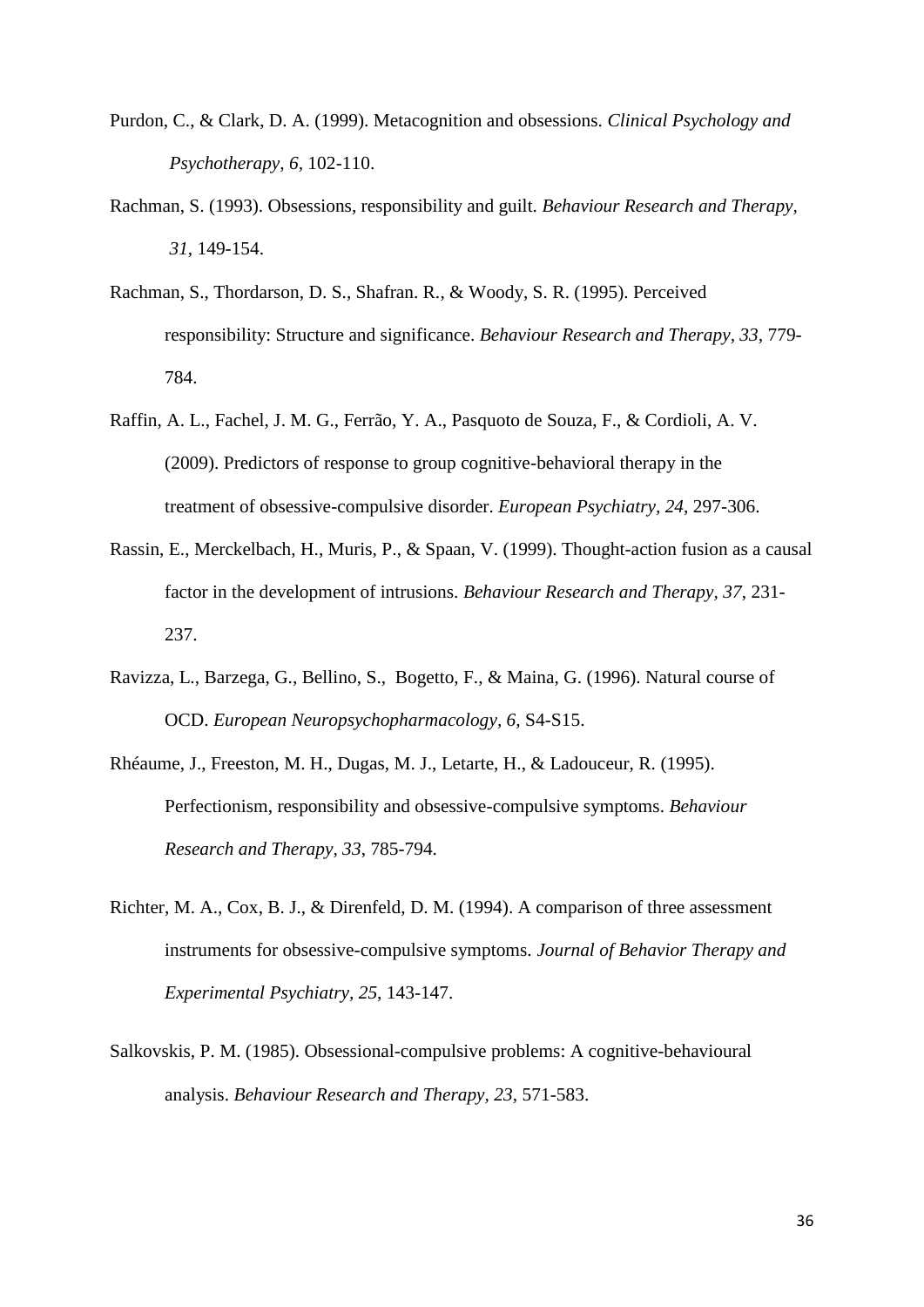Salkovskis, P. M. (1999). Understanding and treating obsessive-compulsive disorder. *Behaviour Research and Therapy, 37*, S29-S52.

- Salkovskis, P. M., & Forrester, E. (2002). Responsibility. In Frost, R. O., & Steketee, G. (Eds.), *Cognitive approaches to obsessions and compulsions: Theory, assessment, and treatment.*  $(1<sup>st</sup> ed., pp. 45-63)$ . Oxford: Pergamon.
- Salkovskis, P. M, Wroe, A. L., Gledhill, A., Morrison, N., Forrester, E., Richards, C., … Thorpe, S. (2000). Responsibility attitudes and interpretations are characteristic of obsessive compulsive disorder. *Behaviour Research and Therapy, 38*, 347-372.
- Sassaroli, S., Lauro, L. J. R., Ruggerio, G. M., Mauri, M. C., Vinai, P., & Frost, R. (2008). Perfectionism in depression, obsessive-compulsive disorder and eating disorders. *Behaviour Research and Therapy, 46*, 757-765.
- Saxena, S., Bota, R. G., & Brody, A. L. (2001). Brain-behavior relationships in obsessivecompulsive disorder. *Seminars in Clinical Neuropsychiatry, 6,* 82-101.
- Shafran, R. (1997). The manipulation of responsibility in obsessive-compulsive disorder. *British Journal of Clinical Psychology, 36,* 397-407.
- Sica, C., Steketee, G., Ghisi, M., Chiri, L. R., & Franceschini, S. (2007). Metacognitive beliefs and strategies predict worry, obsessive-compulsive symptoms and coping styles: A preliminary prospective study on an Italian non-clinical sample. *Clinical Psychology and Psychotherapy, 14,* 258-268.
- Smári, J., & Hólmsteinsson, H. E. (2001). Intrusive thoughts, responsibility attitudes, thoughtaction fusion, and chronic thought suppression in relation to obsessive-compulsive symptoms. *Behavioural and Cognitive Psychotherapy, 29,* 13-20.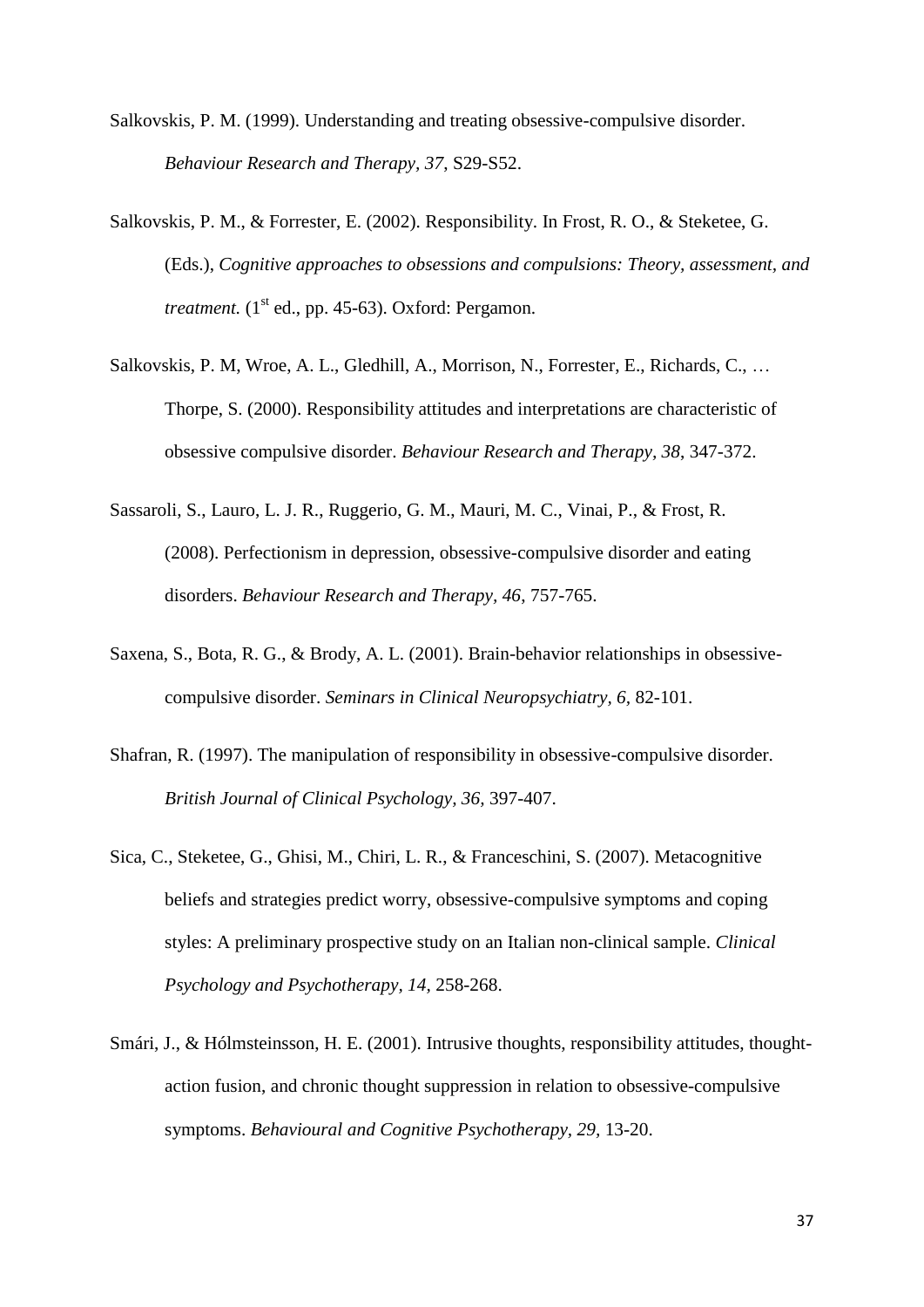- Solem, S., Hansen, B., Vogel, P. A., & Kennair, L. E. O. (2009b). The efficacy of teaching psychology students exposure and response prevention for obsessive-compulsive disorder. *Scandinavian Journal of Psychology, 50*, 245-250.
- Solem, S., Hjemdal, O., Vogel, P. A., & Stiles, T. C. (2010a). A Norwegian version of the Obsessive-Compulsive Inventory-Revised: Psychometric properties. *Scandinavian Journal of Psychology, 51,* 509-516.
- Solem, S., Håland, Å. T., Vogel, P. A., Hansen, B., & Wells, A. (2009a). Change in metacognitions predicts outcome in obsessive-compulsive disorder patients undergoing treatment with exposure and response prevention. *Behaviour Research and Therapy, 47,* 301-307.
- Solem, S., Myers, S. G., Fisher, P. L., Vogel, P. A., & Wells, A. (2010b). An empirical test of the metacognitive model of obsessive-compulsive symptoms: Replication and extension. *Journal of Anxiety Disorders, 24,* 79-86.
- Steketee, G., Frost, R., & Bogart, K. (1996). The Yale-Brown Obsessive Compulsive Scale: Interview versus self-report. *Behaviour Research and Therapy, 34*, 675-684.
- Storch, E. A., Lewin, A. B., Farrell, L., Aldea, M. A., Reid, J., Geffken, G. R., & Murphy, T. K. (2010). Does cognitive-behavioral therapy response among adults with obsessivecompulsive disorder differ as a function of certain comorbidities? *Journal of Anxiety Disorders, 24,* 547-552.
- Terry-Short, L. A., Owens, R. G., Slade, P. D., & Dewey, M. E. (1995). Positive and negative perfectionism. *Personality and Individual Differences, 18*, 663-668.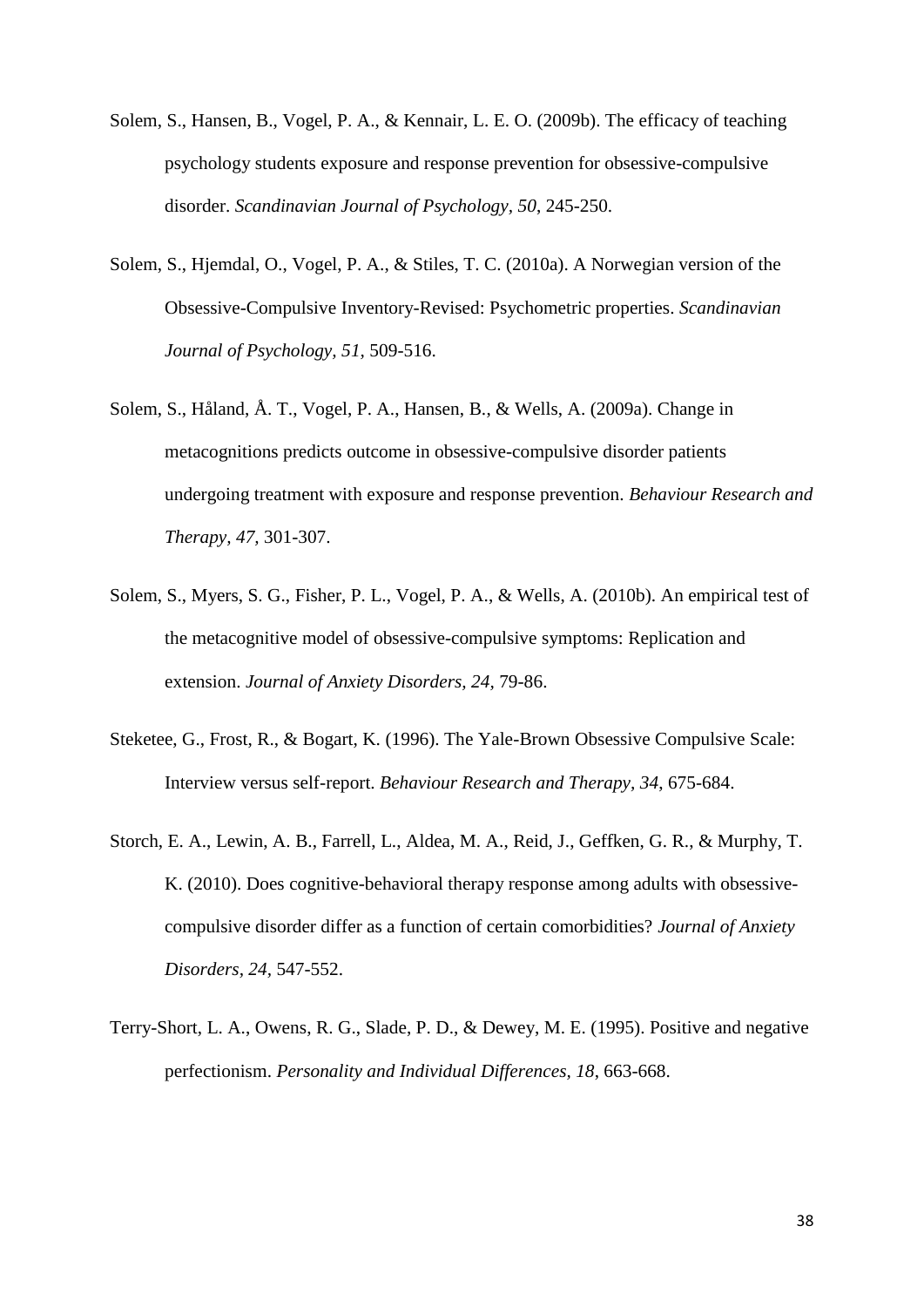- Tolin, D. F., Abramowitz, J. S., Brigidi, B. D., & Foa, E. B. (2003a). Intolerance of uncertainty in obsessive-compulsive disorder. *Journal of Anxiety Disorders, 17,* 233- 242.
- Tolin, D. F., Woods, C. M., & Abramowitz, J. S. (2003b). Relationship between obsessive beliefs and obsessive-compulsive symptoms. *Cognitive Therapy and Research, 27,* 657-669.
- Van Balkom, A. J. L. M., van Oppen, P., Vermeulen, A. W. A., van Dyck, R., Nauta, M. C. E., & Vorst, H. C. M. (1994). A meta-analysis on the treatment of obsessivecompulsive disorder: A comparison of antidepressants, behavior, and cognitive therapy. *Clinical Psychology Review, 14*, 359-381.
- Van Grootheest, D. S., Cath, D. C., Beekman, A. T., & Boomsma, D. I. (2005). Twin studies on obsessive-compulsive disorder: A review. *Twin Research and Human Genetics, 8,* 450-458.
- Wells, A. (1997). Obsessive-compulsive disorder. Chapter in *Cognitive therapy of anxiety disorders – a practice manual and conceptual guide.* Chichester: John Wiley & Sons.
- Wells, A. (2000). *Emotional disorders and metacognition: Innovative cognitive therapy.* Chichester: John Wiley & Sons.
- Wells, A. (2009). *Metacognitive therapy for anxiety and depression.* New York: The Guilford Press.
- Wells, A., & Matthews, G. (1994). *Attention and emotion: A clinical perspective.* Hove, UK: Erlbaum.